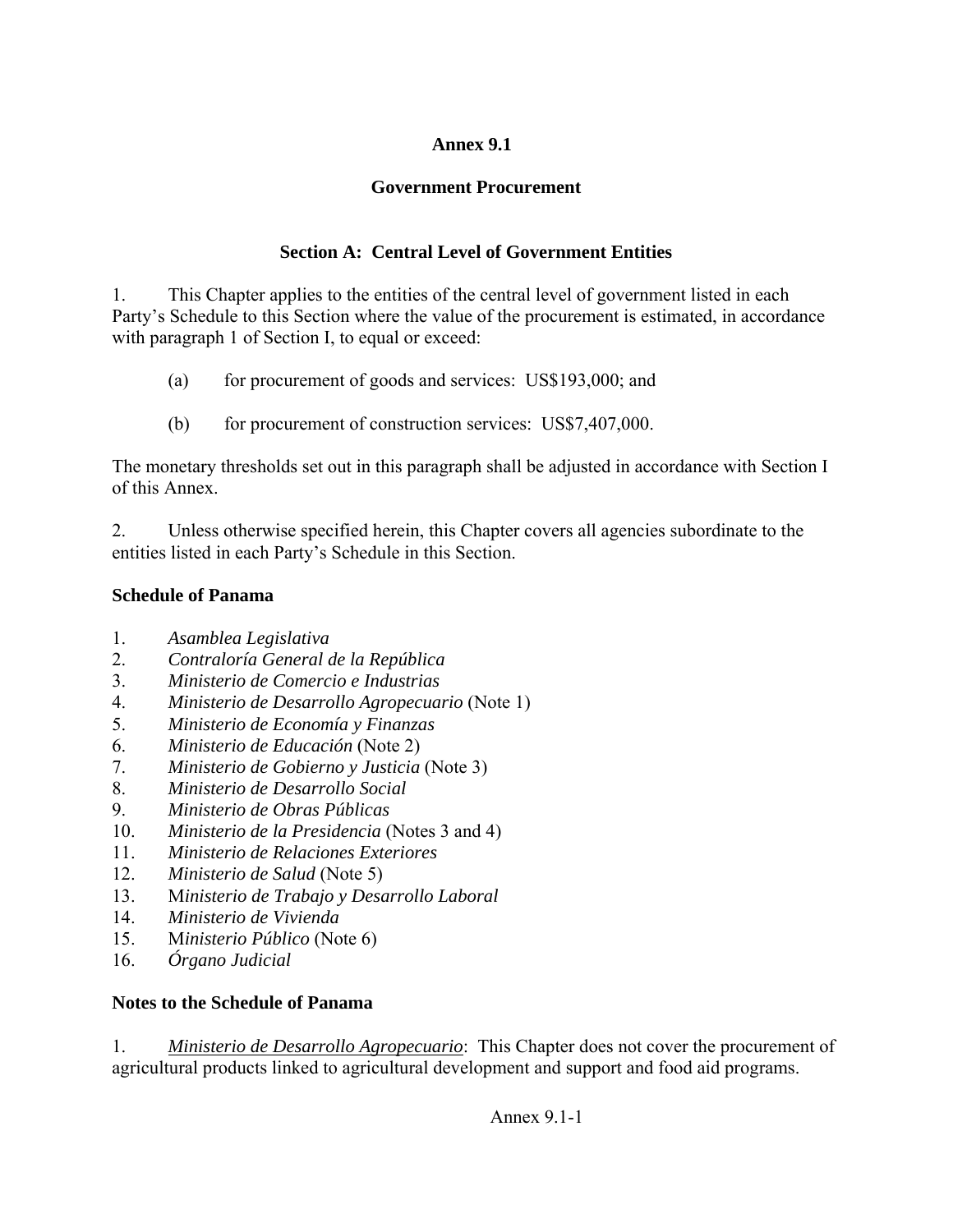2. *Ministerio de Educación*: This Chapter does not cover the procurement of goods classified under Divisions of the United Nations Central Product Classification 1.0 (CPC version 1.0) listed below:

- [21](http://unstats.un.org/unsd/cr/registry/regcs.asp?Cl=3&Lg=1&Co=21) Meat, fish, fruit, vegetables, oils and fats
- [22](http://unstats.un.org/unsd/cr/registry/regcs.asp?Cl=3&Lg=1&Co=22) Dairy products
- [23](http://unstats.un.org/unsd/cr/registry/regcs.asp?Cl=3&Lg=1&Co=23) Grain mill products, starches and starch products; other food products
- [24](http://unstats.un.org/unsd/cr/registry/regcs.asp?Cl=3&Lg=1&Co=24) Beverages
- [26](http://unstats.un.org/unsd/cr/registry/regcs.asp?Cl=3&Lg=1&Co=26) Yarn and thread; woven and tufted textile fabrics
- [27](http://unstats.un.org/unsd/cr/registry/regcs.asp?Cl=3&Lg=1&Co=27) Textile articles other than apparel
- [28](http://unstats.un.org/unsd/cr/registry/regcs.asp?Cl=3&Lg=1&Co=28) Knitted or crocheted fabrics; wearing apparel
- [29](http://unstats.un.org/unsd/cr/registry/regcs.asp?Cl=3&Lg=1&Co=29) Leather and leather products; footwear.

3. *Ministerio de Gobierno y Justicia and Ministerio de la Presidencia*: This Chapter does not cover the procurement of goods and services, listed below, by or on behalf of the *Policía Nacional*, *Servicio Aéreo Nacional*, *Servicio Marítimo Nacional*, *Dirección Institucional en Asuntos de Seguridad Pública*, and *Departamento Nacional de Corrección* of the *Ministerio de Gobierno y Justicia*, or the *Servicio de Protección Institucional* of the *Ministerio de la Presidencia*:

- (a) goods classified under the following Divisions and Groups of the CPC version  $1.0<sup>o</sup>$ 
	- [21](http://unstats.un.org/unsd/cr/registry/regcs.asp?Cl=3&Lg=1&Co=21) Meat, fish, fruit, vegetables, oils and fats
	- [22](http://unstats.un.org/unsd/cr/registry/regcs.asp?Cl=3&Lg=1&Co=22) Dairy products
	- [23](http://unstats.un.org/unsd/cr/registry/regcs.asp?Cl=3&Lg=1&Co=23) Grain mill products, starches and starch products; other food products
	- [24](http://unstats.un.org/unsd/cr/registry/regcs.asp?Cl=3&Lg=1&Co=24) Beverages
	- [26](http://unstats.un.org/unsd/cr/registry/regcs.asp?Cl=3&Lg=1&Co=26) Yarn and thread; woven and tufted textile fabrics
	- [27](http://unstats.un.org/unsd/cr/registry/regcs.asp?Cl=3&Lg=1&Co=27) Textile articles other than apparel
	- [28](http://unstats.un.org/unsd/cr/registry/regcs.asp?Cl=3&Lg=1&Co=28) Knitted or crocheted fabrics; wearing apparel
	- [29](http://unstats.un.org/unsd/cr/registry/regcs.asp?Cl=3&Lg=1&Co=29) Leather and leather products; footwear
	- [431](http://unstats.un.org/unsd/cr/registry/regcs.asp?Cl=3&Lg=1&Co=431) Engines and turbines and parts thereof
	- [447](http://unstats.un.org/unsd/cr/registry/regcs.asp?Cl=3&Lg=1&Co=447) Weapons and ammunition and parts thereof
	- 491 Motor vehicles, trailers and semi-trailers; parts and accessories thereof
	- 496 Aircraft and spacecraft, and parts thereof;

(b) the procurement of food serving services (hot meals).

4. *Ministerio de la Presidencia*: This Chapter does not cover the procurement of goods and services by, or on behalf of the *Secretaria del Consejo de Seguridad Pública*, the *Defensa Nacional*, or the *Fondo de Inversión Social.*

5. *Ministerio de Salud*: This Chapter does not cover the following: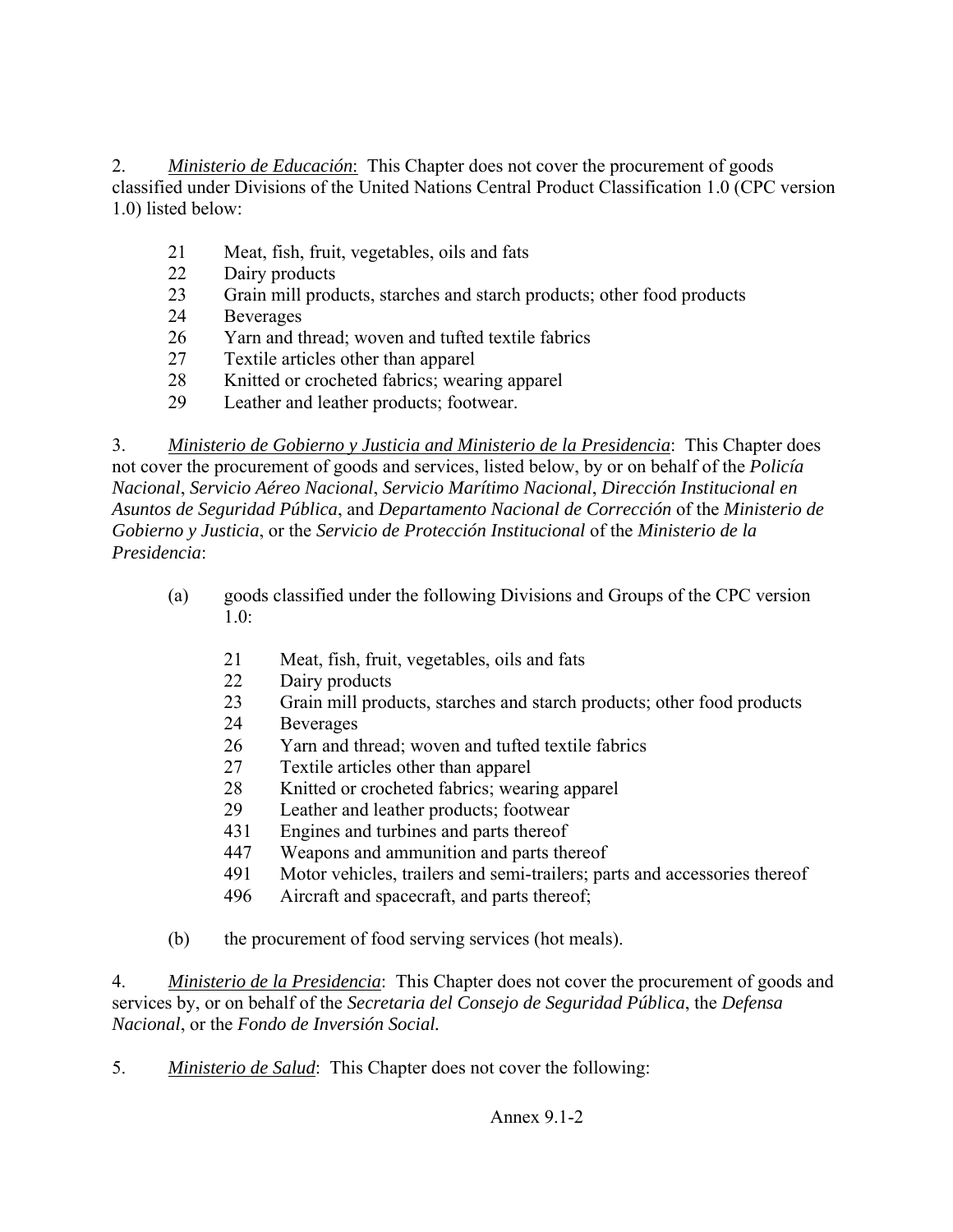- (a) procurement made in furtherance of public health protection programs, including treatment of HIV/AIDS, tuberculosis, malaria, meningitis, Chagas disease, Leishmaniasis, or other epidemics; or
- (b) procurement of vaccines for the prevention of tuberculosis, polio, diphtheria, whooping cough, tetanus, measles, mumps, rubella, meningitis (Meningococcica), pneumococcus, human rabies, chickenpox, influenza, hepatitis A, hepatitis B, Haemophilus influenza type b, and yellow fever that are purchased through or from a not-for-profit international organization such as WHO and UNICEF, pursuant to an agreement or arrangement.

6. *Ministerio Público*: This Chapter does not cover the procurement of goods and services listed below by or on behalf of the *Policía Técnica Judicial*:

- (a) goods classified under the following Divisions and Groups of the CPC version 1.0:
	- [21](http://unstats.un.org/unsd/cr/registry/regcs.asp?Cl=3&Lg=1&Co=21) Meat, fish, fruit, vegetables, oils and fats
	- [22](http://unstats.un.org/unsd/cr/registry/regcs.asp?Cl=3&Lg=1&Co=22) Dairy products
	- [23](http://unstats.un.org/unsd/cr/registry/regcs.asp?Cl=3&Lg=1&Co=23) Grain mill products, starches and starch products; other food products
	- [24](http://unstats.un.org/unsd/cr/registry/regcs.asp?Cl=3&Lg=1&Co=24) Beverages
	- [447](http://unstats.un.org/unsd/cr/registry/regcs.asp?Cl=3&Lg=1&Co=447) Weapons and ammunition and parts thereof
	- 491 Motor vehicles, trailers and semi-trailers; parts and accessories thereof; and
- (b) the procurement of food serving services (hot meals).

7. This Chapter does not cover procurement for the issuance of currency, coinage, tax or postage stamps.

#### **Schedule of the United States**

- 1. Advisory Commission on Intergovernmental Relations
- 2. African Development Foundation
- 3. Alaska Natural Gas Transportation System
- 4. American Battle Monuments Commission
- 5. Appalachian Regional Commission
- 6. Broadcasting Board of Governors
- 7. Commission on Civil Rights
- 8. Commission of Fine Arts
- 9. Commodity Futures Trading Commission
- 10. Consumer Product Safety Commission
- 11. Corporation for National and Community Service
- 12. Delaware River Basin Commission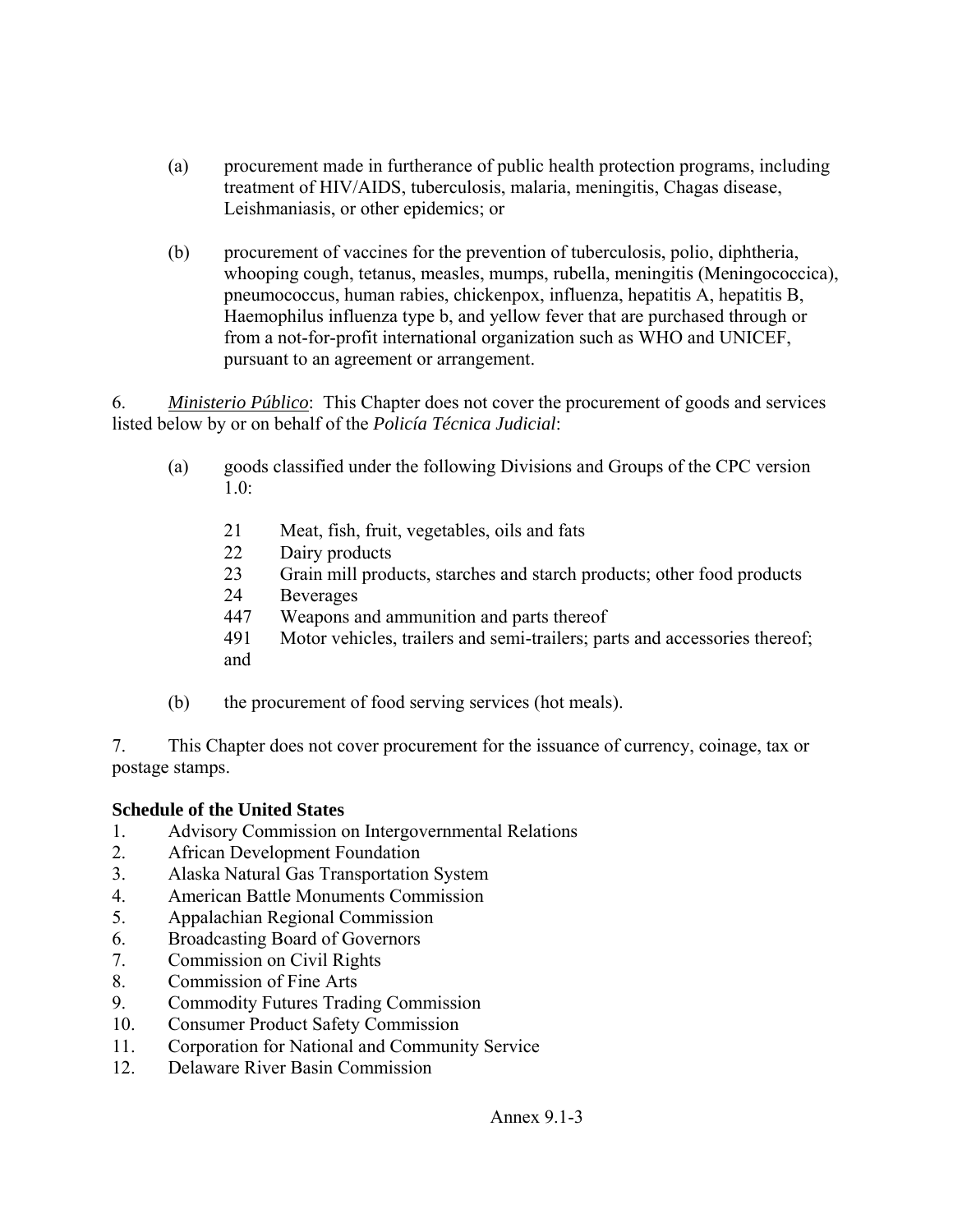- 13. Department of Agriculture (*Note* 1)
- 14. Department of Commerce (*Note* 2)
- 15. Department of Defense (*Note* 3)
- 16. Department of Education
- 17. Department of Energy (*Note* 4)
- 18. Department of Health and Human Services
- 19. Department of Homeland Security (*Note* 5)
- 20. Department of Housing and Urban Development
- 21. Department of the Interior, including the Bureau of Reclamation
- 22. Department of Justice
- 23. Department of Labor
- 24. Department of State
- 25. Department of Transportation (*Note* 6)
- 26. Department of the Treasury
- 27. Department of Veterans Affairs
- 28. Environmental Protection Agency
- 29. Equal Employment Opportunity Commission
- 30. Executive Office of the President
- 31. Export-Import Bank of the United States
- 32. Farm Credit Administration
- 33. Federal Communications Commission
- 34. Federal Crop Insurance Corporation
- 35. Federal Deposit Insurance Corporation
- 36. Federal Election Commission
- 37. Federal Home Loan Mortgage Corporation
- 38. Federal Housing Finance Board
- 39. Federal Maritime Commission
- 40. Federal Mediation and Conciliation Service
- 41. Federal Mine Safety and Health Review Commission
- 42. Federal Prison Industries, Inc.
- 43. Federal Reserve System
- 44. Federal Retirement Thrift Investment Board
- 45. Federal Trade Commission
- 46. General Services Administration (*Note* 7)
- 47. Government National Mortgage Association
- 48. Holocaust Memorial Council
- 49. Inter-American Foundation
- 50. Merit Systems Protection Board
- 51. National Aeronautics and Space Administration (NASA)
- 52. National Archives and Records Administration
- 53. National Capital Planning Commission
- 54. National Commission on Libraries and Information Science
- 55. National Council on Disability
- 56. National Credit Union Administration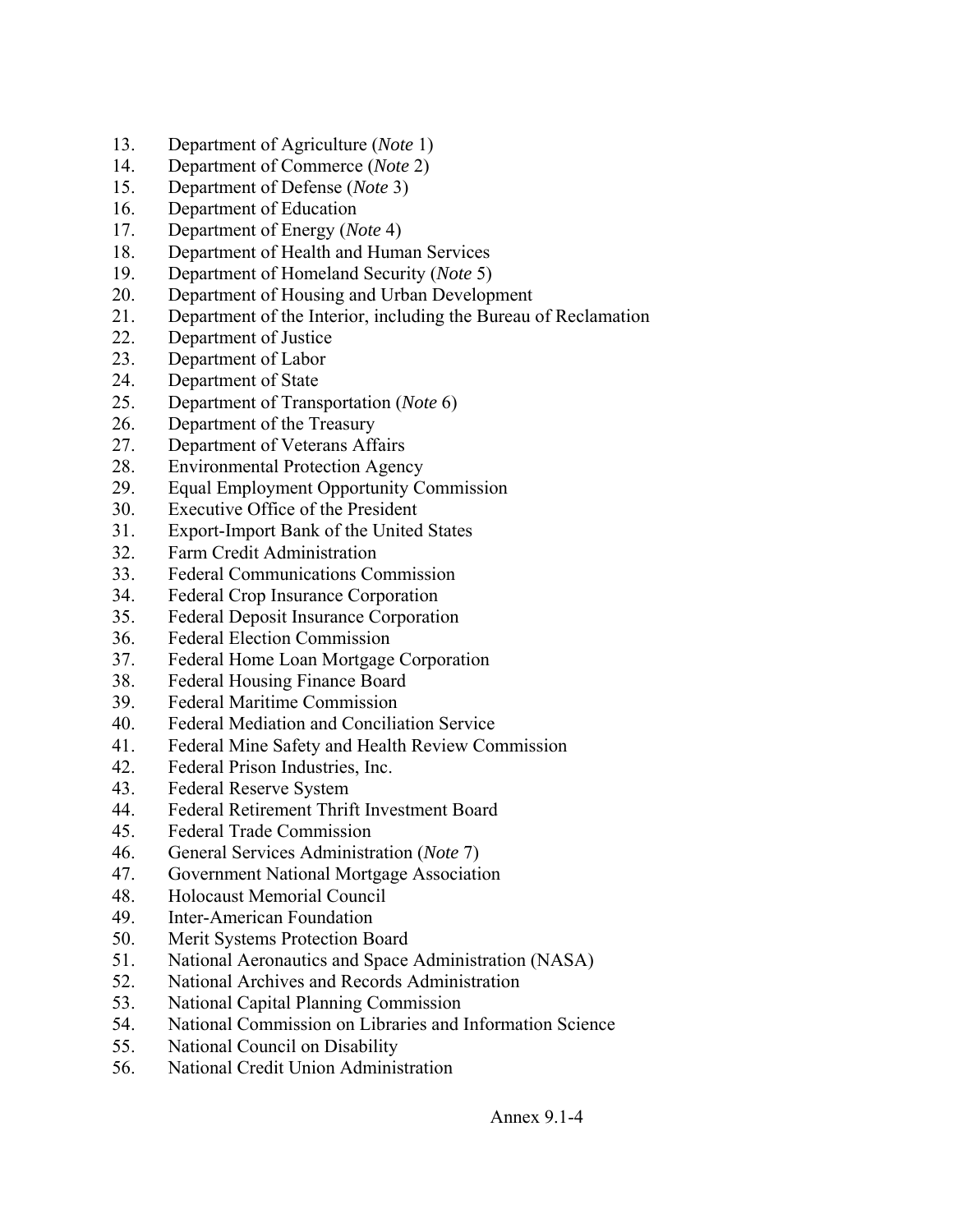- 57. National Foundation on the Arts and Humanities
- 58. National Labor Relations Board
- 59. National Mediation Board
- 60. National Science Foundation
- 61. National Transportation Safety Board
- 62. Nuclear Regulatory Commission
- 63. Occupational Safety and Health Review Commission
- 64. Office of Government Ethics
- 65. Office of the Nuclear Waste Negotiator
- 66. Office of Personnel Management
- 67. Office of Special Counsel
- 68. Office of Thrift Supervision
- 69. Overseas Private Investment Corporation
- 70. Peace Corps
- 71. Railroad Retirement Board
- 72. Securities and Exchange Commission
- 73. Selective Service System
- 74. Small Business Administration
- 75. Smithsonian Institution
- 76. Susquehanna River Basin Commission
- 77. United States Agency for International Development (*Note* 8)
- 78. United States International Trade Commission

# **Notes to the Schedule of the United States**

1. Department of Agriculture: The Chapter does not cover the procurement of agricultural goods made in furtherance of agricultural support programs or human feeding programs.

2. Department of Commerce: This Chapter does not cover shipbuilding activities of the U.S. National Oceanic and Atmospheric Administration (NOAA).

- 3. Department of Defense:
	- (a) This Chapter does not cover the procurement of the goods listed below (*for complete listing of U.S. Federal Supply Classification, see http://www.fedbizopps.gov/classCodes1.html*):

| (1) | FSC 11        | Nuclear Ordnance                                           |
|-----|---------------|------------------------------------------------------------|
|     | FSC 18        | Space Vehicles                                             |
|     | <b>FSC 19</b> | Ships, Small Craft, Pontoons, and Floating Docks (the part |
|     |               | of this classification defined as naval vessels or major   |
|     |               | components of the hull or superstructure thereof)          |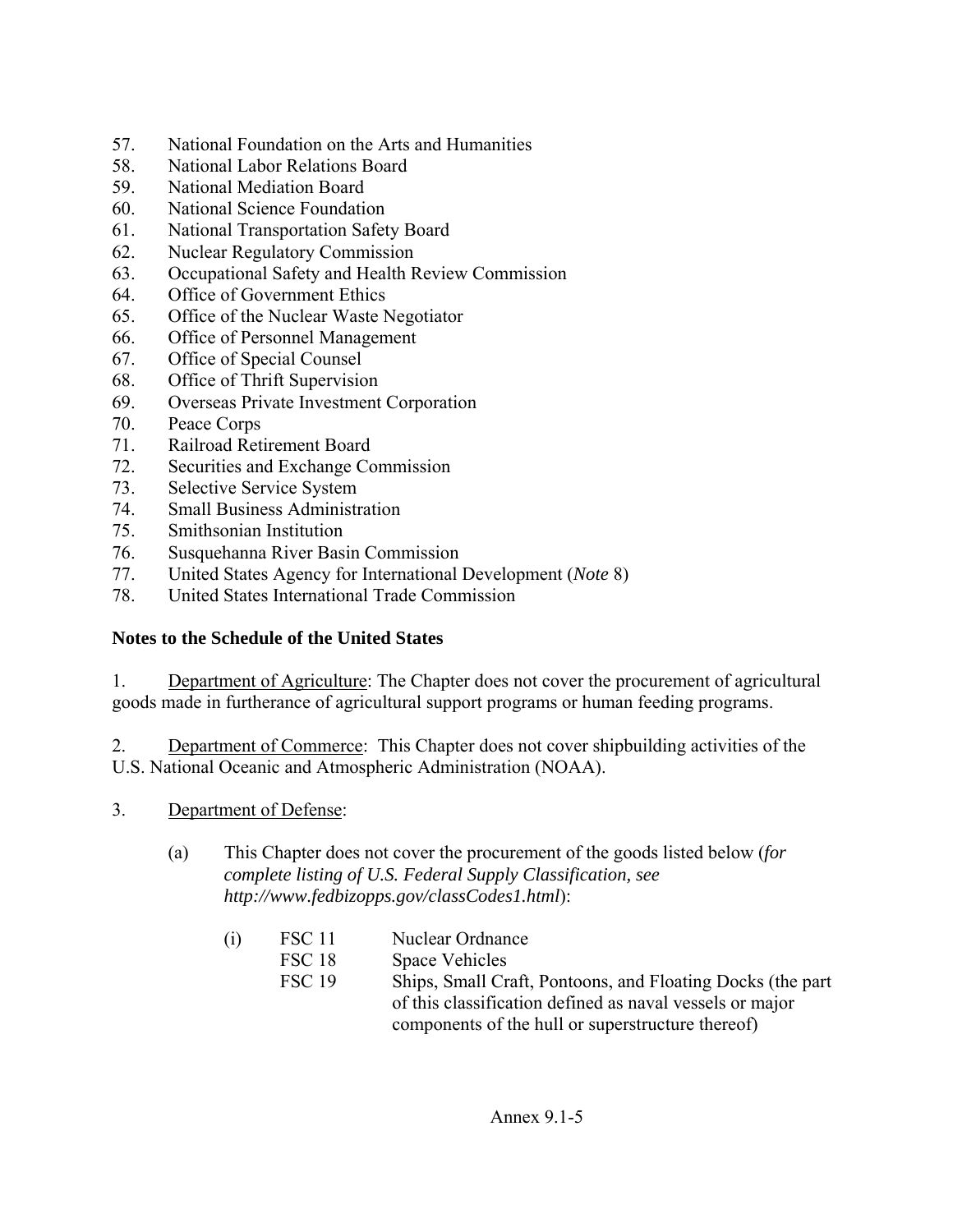| <b>FSC 20</b>     | Ship and Marine Equipment (the part of this classification<br>defined as naval vessels or major components of the hull or<br>superstructure thereof) |  |
|-------------------|------------------------------------------------------------------------------------------------------------------------------------------------------|--|
| <b>FSC 2310</b>   | Passenger Motor Vehicles (only Buses)                                                                                                                |  |
| <b>FSC 2350</b>   | Combat, Assault & Tactical Vehicles, Tracked                                                                                                         |  |
| FSC <sub>51</sub> | Hand Tools                                                                                                                                           |  |
| <b>FSC 52</b>     | <b>Measuring Tools</b>                                                                                                                               |  |
| <b>FSC 60</b>     | Fiber Optics Materials, Components, Assemblies, and                                                                                                  |  |
|                   | Accessories                                                                                                                                          |  |
| <b>FSC 8140</b>   | Ammunition & Nuclear Ordnance Boxes, Packages &<br><b>Special Containers</b>                                                                         |  |
| <b>FSC 83</b>     | Textiles, Leather, Furs, Apparel, Shoes, Tents, and Flags                                                                                            |  |
|                   | (all elements other than pins, needles, sewing kits,                                                                                                 |  |
|                   | flagstaffs, flagpoles and flagstaff trucks)                                                                                                          |  |
| <b>FSC 84</b>     | Clothing, Individual Equipment, and Insignia (all elements                                                                                           |  |
|                   | other than sub-class 8460 - luggage)                                                                                                                 |  |
| <b>FSC 89</b>     | Subsistence (all elements other than sub-class 8975-                                                                                                 |  |
|                   | tobacco products)                                                                                                                                    |  |

- (ii) "Specialty metals," defined as steels melted in steel manufacturing facilities located in the United States or its possessions, where the maximum alloy content exceeds one or more of the following limits, must be used in products purchased by the Department of Defense: (1) manganese, 1.65 percent; silicon, 0.60 percent; or copper, 0.60 percent; or which contains more than 0.25 percent of any of the following elements: aluminum, chromium, cobalt, columbium, molybdenum, nickel, titanium, tungsten or vanadium; (2) metal alloys consisting of nickel, iron-nickel and cobalt base alloys containing a total of other alloying metals (except iron) in excess of 10 per cent; (3) titanium and titanium alloys; or (4) zirconium base alloys; and
- (b) The goods in the following FSC categories are not generally covered by this Chapter due to application of Article 21.2 (Essential Security):

| Weapons                                          |
|--------------------------------------------------|
| Fire Control Equipment                           |
| Ammunitions and Explosives                       |
| <b>Guided Missiles</b>                           |
| Aircraft and Airframe Structural Components      |
| Aircraft Components and Accessories              |
| Aircraft Launching, Landing, and Ground Handling |
| Equipment                                        |
| Ships, Small Craft, Pontoons, and Floating Docks |
| Ship and Marine Equipment                        |
|                                                  |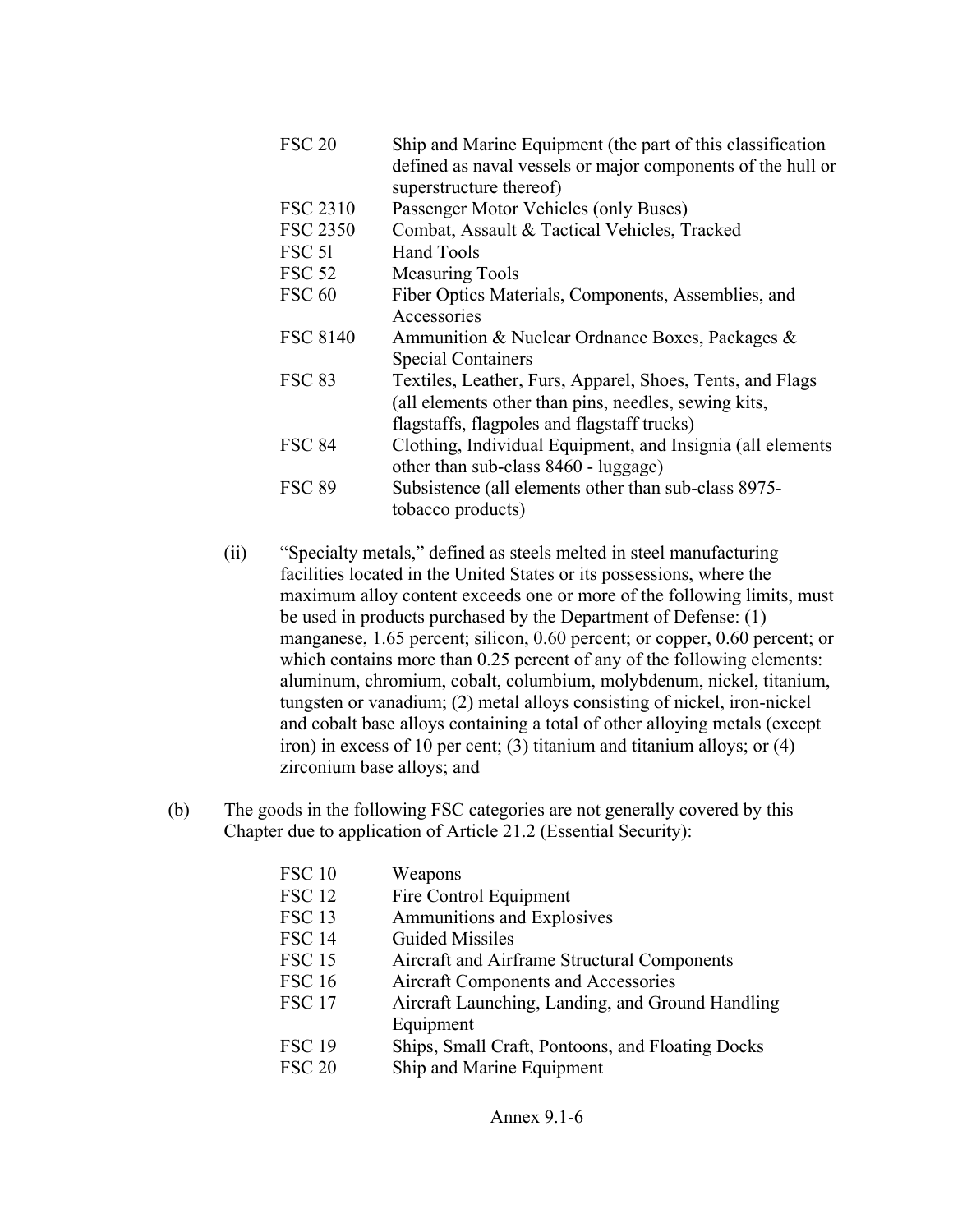| <b>FSC 28</b> | Engines, Turbines, and Components                 |
|---------------|---------------------------------------------------|
| <b>FSC 31</b> | <b>Bearings</b>                                   |
| <b>FSC 58</b> | Communications, Detection, and Coherent Radiation |
| <b>FSC 59</b> | Electrical and Electronic Equipment Components    |
| <b>FSC 95</b> | Metal Bars, Sheets, and Shapes                    |

4. Department of Energy: This Chapter does not cover national security procurements made in support of safeguarding nuclear materials or technology and entered into under the authority of the *Atomic Energy Act*, or oil purchases related to the Strategic Petroleum Reserve.

- 5. Department of Homeland Security:
	- (a) This Chapter does not cover procurement by the Transportation Security Administration.
	- (b) The national security considerations applicable to the Department of Defense are equally applicable to the U.S. Coast Guard.

6. Department of Transportation: This Chapter does not cover procurement by the Federal Aviation Administration.

7. General Services Administration: This Chapter does not cover procurement of the goods in the following FSC categories:

| <b>FSC 51</b> | <b>Hand Tools</b>      |
|---------------|------------------------|
| <b>FSC 52</b> | <b>Measuring Tools</b> |
| FSC 7340      | Cutlery and Flatware   |

### **Section B: Sub-Central Level of Government Entities**

1. This Chapter applies to the entities of the sub-central level of government listed in each Party's Schedule to this Section where the value of the procurement is estimated, in accordance with paragraph 1 of Section I, to equal or exceed:

- (a) for procurement of goods and services: US \$526,000; and
- (b) for procurement of construction services: US \$7,407,000.

The monetary thresholds set out in this paragraph shall be adjusted in accordance with Section I of this Annex.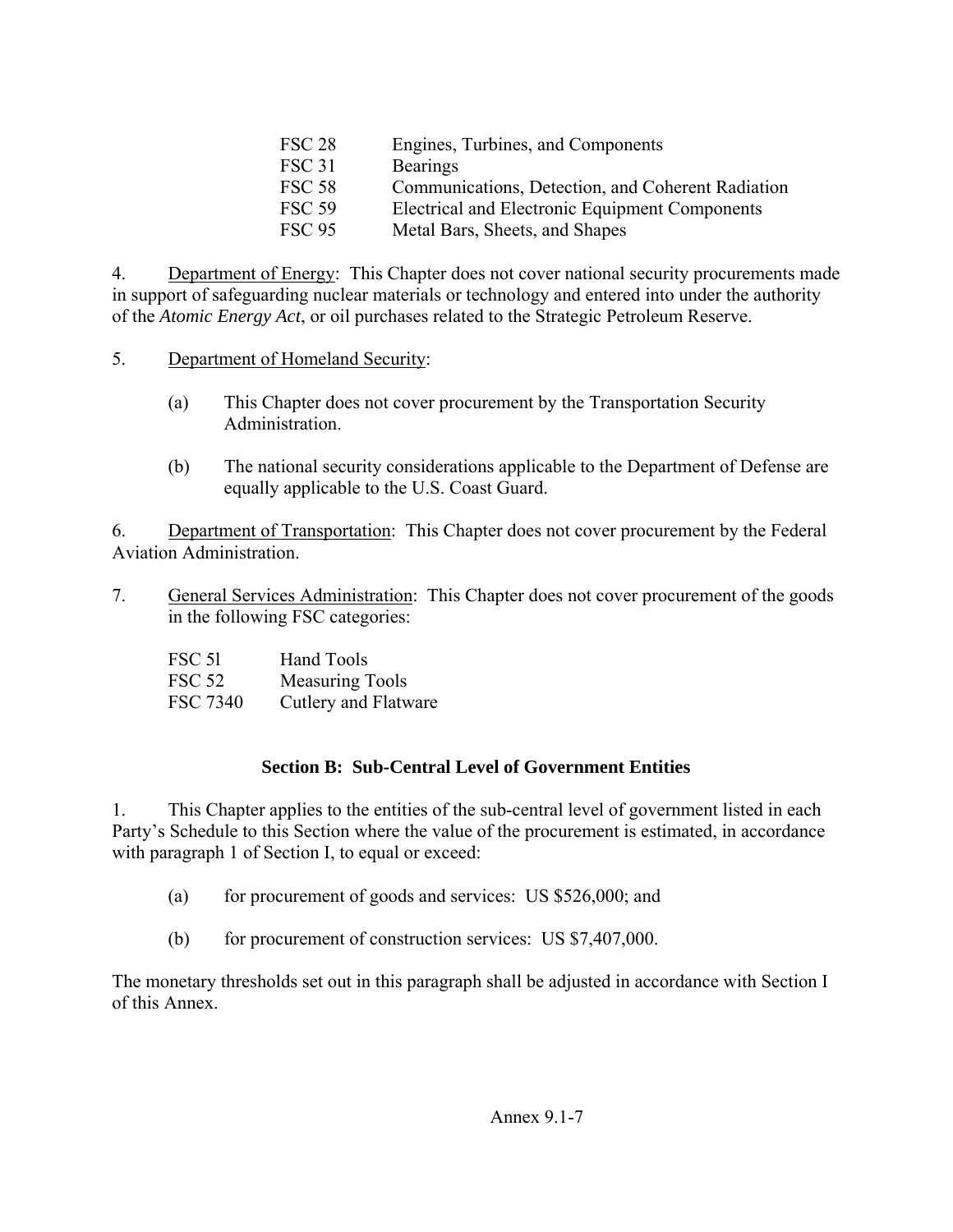2. Within two years after the entry into force of this Agreement, the Parties shall consider and, if appropriate, address any issues that have arisen with regard to the implementation of the denial of benefits provisions in each Party's Schedule to this Section.

3. For a period of one year following the entry into force of this Agreement, the Parties shall continue to consult with their respective sub-central entities with a view to obtaining commitments from such entities, on a voluntary and reciprocal basis, to cover their procurement under this Chapter.

- 4. For purposes of this Section:
	- (a) **participating state** means a state listed in the Schedule of the United States;
	- (b) **participating unit** means a sub-central government unit listed in the Schedule of Panama; and
	- (c) **principal place of business** means the headquarters or main office of an enterprise, or any other place where the enterprise's business is managed, conducted, or operated.

#### **Schedule of Panama**

| Province       | District                                                    |
|----------------|-------------------------------------------------------------|
| Bocas del Toro | Bocas del Toro<br>Chiriquí Grande<br>Changuinola            |
| Coclé          | Aguadulce<br>Antón<br>La Pintada<br>Natá<br>Olá<br>Penonomé |
| Colón          | Colón<br>Chagres<br>Donoso<br>Portobelo<br>Santa Isabel     |
| Chiriquí       | Alanje<br>Barú<br>Boquerón                                  |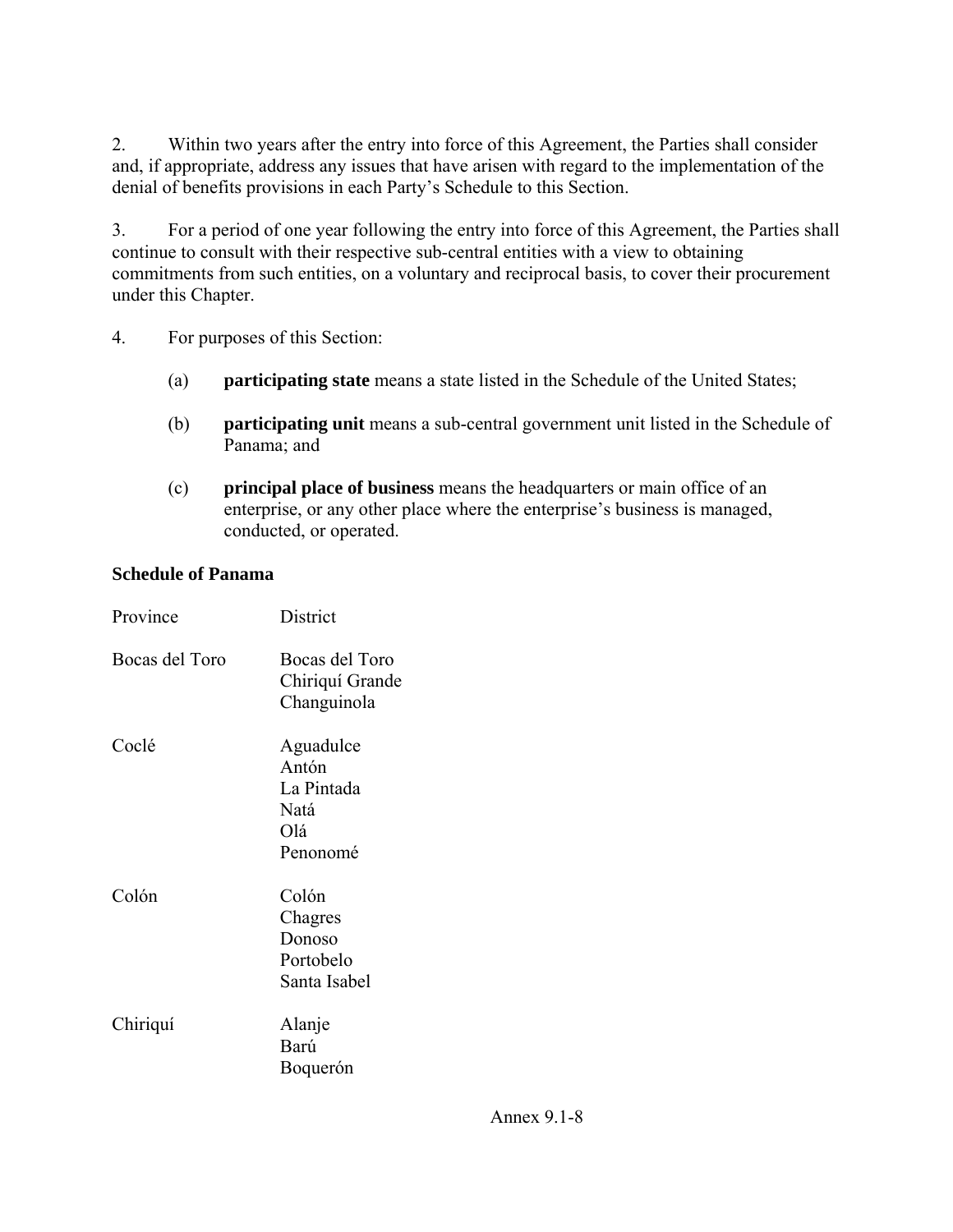|            | <b>B</b> oquete<br>Bugaba<br>David<br>Dolega<br>Gualaca<br>Remedios<br>Renacimiento<br>San Lorenzo<br>Tolé<br>San Félix    |
|------------|----------------------------------------------------------------------------------------------------------------------------|
| Darién     | Chepigana<br>Pinogana                                                                                                      |
| Herrera    | Chitré<br>Las Minas<br>Los Pozos<br>Ocú<br>Parita<br>Pesé<br>Santa María                                                   |
| Los Santos | Guararé<br>Las Tablas<br>Los Santos<br>Macaracas<br>Pedasí<br>Pocrí<br>Tonosí                                              |
| Panamá     | Arraiján<br>Balboa<br>Capira<br>Chame<br>Chepo<br>Chimán<br>La Chorrera<br>Panamá<br>San Carlos<br>San Miguelito<br>Taboga |
| Veraguas   | Atalaya<br>Calobre                                                                                                         |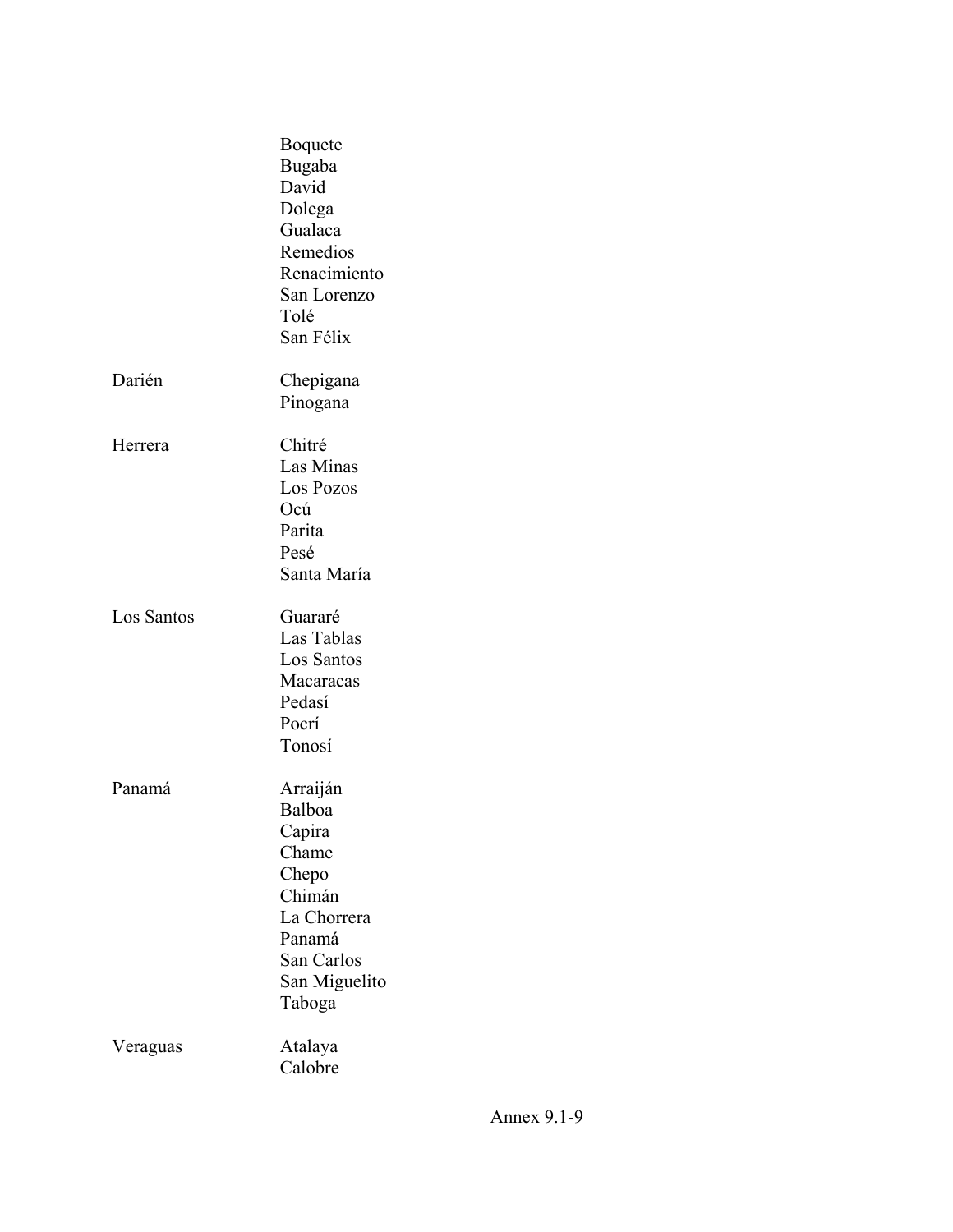|                | Cañazas<br>La Mesa<br>Las Palmas<br>Montijo<br>Río De Jesús<br>San Francisco<br>Santa Fé<br>Santiago<br>Soná<br>Mariato |
|----------------|-------------------------------------------------------------------------------------------------------------------------|
| Comarca Emberá | Cémaco<br>Sambú                                                                                                         |
| Comarca Ngobe  | Nurum                                                                                                                   |
| <b>Bugle</b>   | Kankintú<br><b>Besiko</b><br>Mirono<br>Kusapin<br>Muna<br>Nole Duima                                                    |

#### **Notes to the Schedule of Panama**

1. A participating unit may deny the benefits of this Section to a supplier of the United States unless the supplier meets one or more of the conditions set out in subparagraphs (a) through (c).

- (a) Procurement of Goods:
	- (i) The supplier is offering to supply a good of the United States, as determined under Article 9.2.3, and has a principal place of business in a participating state or is directly or indirectly owned or controlled by an enterprise with a principal place of business in a participating state; or
	- (ii) The supplier is offering to supply a good that is substantially produced or assembled in one or more participating states. A good shall be considered to be substantially produced or assembled in a participating state or states if the production or assembly in the participating state or states accounts for 51 percent or more of the value of the good.
- (b) Procurement of Services Other Than Construction Services: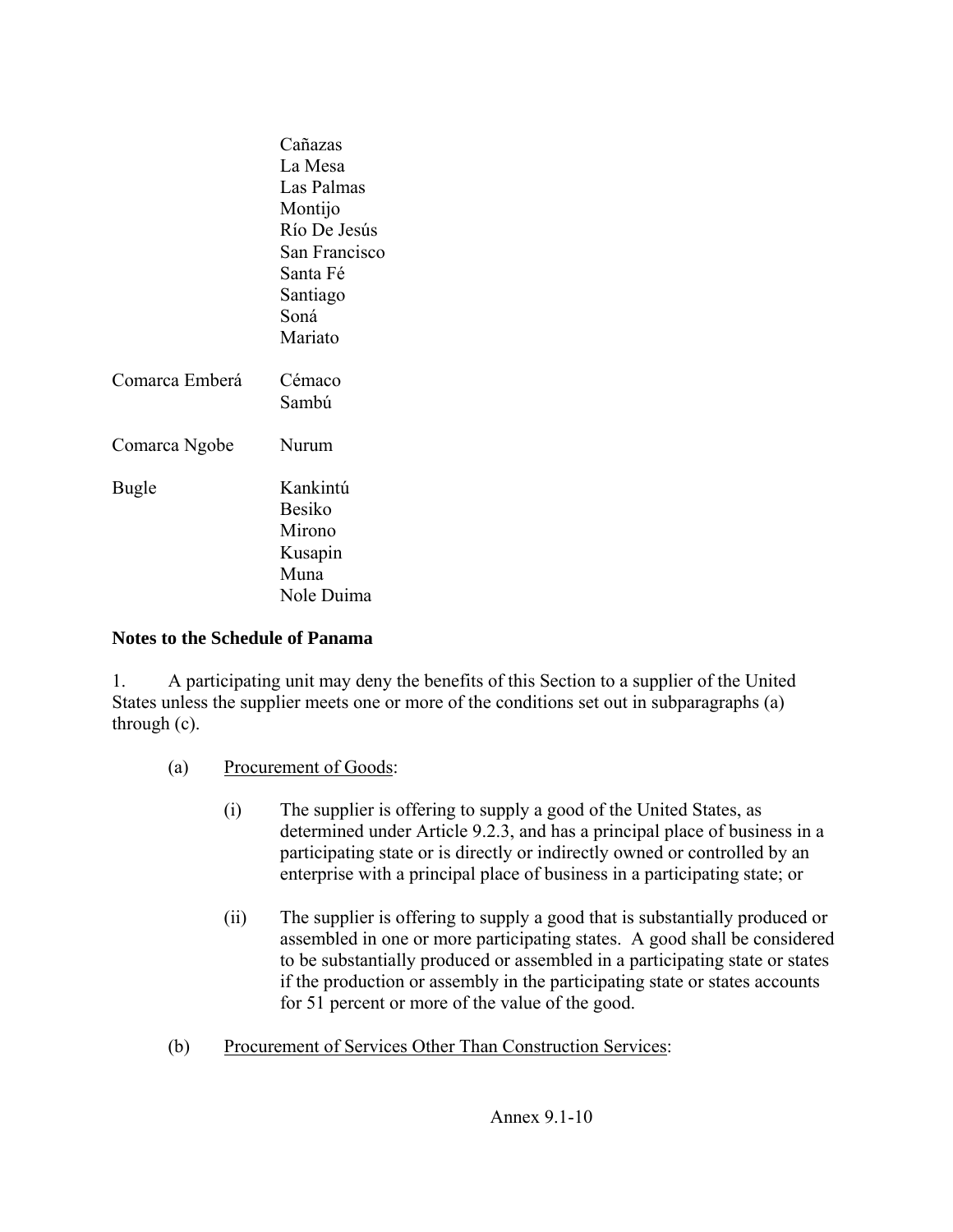- (i) The supplier is offering to supply a service, other than a construction service, and the supplier has a principal place of business in a participating state or is directly or indirectly owned or controlled by an enterprise with a principal place of business in a participating state; or
- (ii) The supplier is offering to supply a service, other than a construction service, that is substantially performed within a participating state or states. A service, other than a construction service, shall be considered to be substantially performed in a participating states or states if the performance of the service in the participating state or states accounts for 51 percent or more of the value of the service.
- (c) Procurement of Construction Services:

The supplier is offering to supply construction services, the supplier has a principal place of business in a participating state or is directly or indirectly owned or controlled by an enterprise with a principal place of business in a participating state.

. 2. A participating unit shall allow a supplier to self-certify that it meets the conditions set out in paragraph 1. If the participating unit considers the certification to be erroneous or unsubstantiated, it shall, after consultations with the supplier, permit the supplier to challenge that determination in accordance with Article 9.15.

### **Schedule of the United States**

#### **Arkansas**

Executive branch agencies, including universities This Chapter does not cover procurement by the Office of Fish and Game or construction services.

### **Colorado**

Executive branch agencies

**Florida**\* Executive branch agencies

### **Illinois**\*

Department of Central Management Services

### **Mississippi**

Department of Finance and Administration For the entity listed for Mississippi, this Chapter does not cover the procurement of services.

### **New York\***

Annex 9.1-11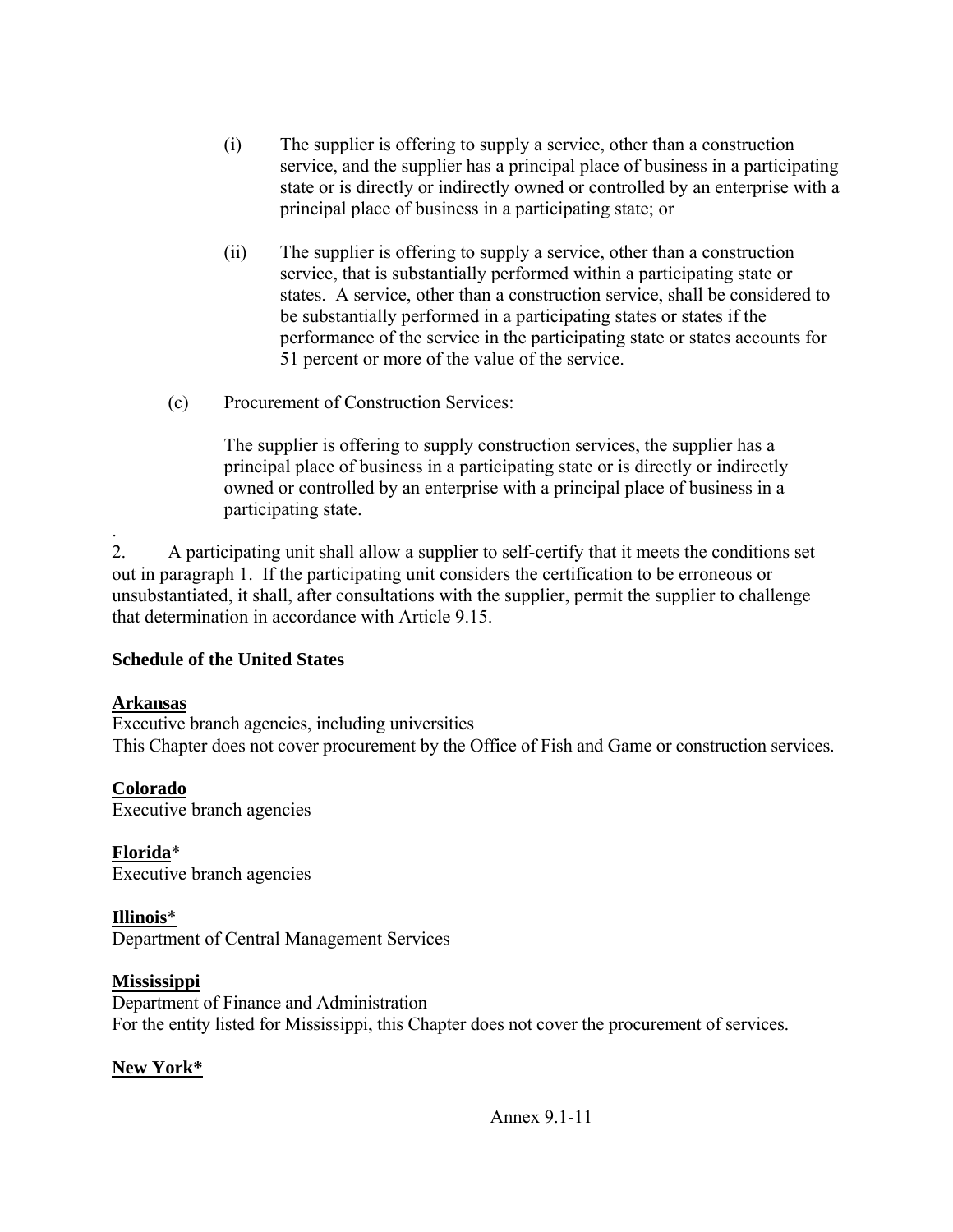State agencies

State university system

Public authorities and public benefit corporations

1. For the entities listed for New York, this Chapter does not cover public authorities and public benefit corporations with multi-state mandates.

2. For the entities listed for New York, this Chapter does not cover the procurement of transit cars, buses, or related equipment.

### **Puerto Rico**

Department of State Department of Justice Department of the Treasury Department of Economic Development and Commerce Department of Labor and Human Resources Department of Natural and Environmental Resources Department of Consumer Affairs Department of Sports and Recreation

For the entities listed for Puerto Rico, this Chapter does not cover the procurement of construction services.

#### **Texas**

Texas Building and Procurement Commission

For the entity listed for Texas, this Chapter does not apply to preferences for: (1) motor vehicles; (2) travel agents located in Texas; or (3) rubberized asphalt paving made from scrap tires by a Texas facility.

### **Utah**

Executive branch agencies

### **Notes to the Schedule of the United States**

1. For the states marked by an asterisk (\*), indicating pre-existing restrictions, this Chapter does not cover the procurement of construction-grade steel (including requirements on subcontracts), motor vehicles, or coal.

2. This Chapter does not apply to preferences or restrictions associated with programs promoting the development of distressed areas, or businesses owned by minorities, disabled veterans, or women.

3. Nothing in this Annex shall be construed to prevent any state entity from applying restrictions that promote the general environmental quality in that state, as long as such restrictions are not disguised barriers to international trade.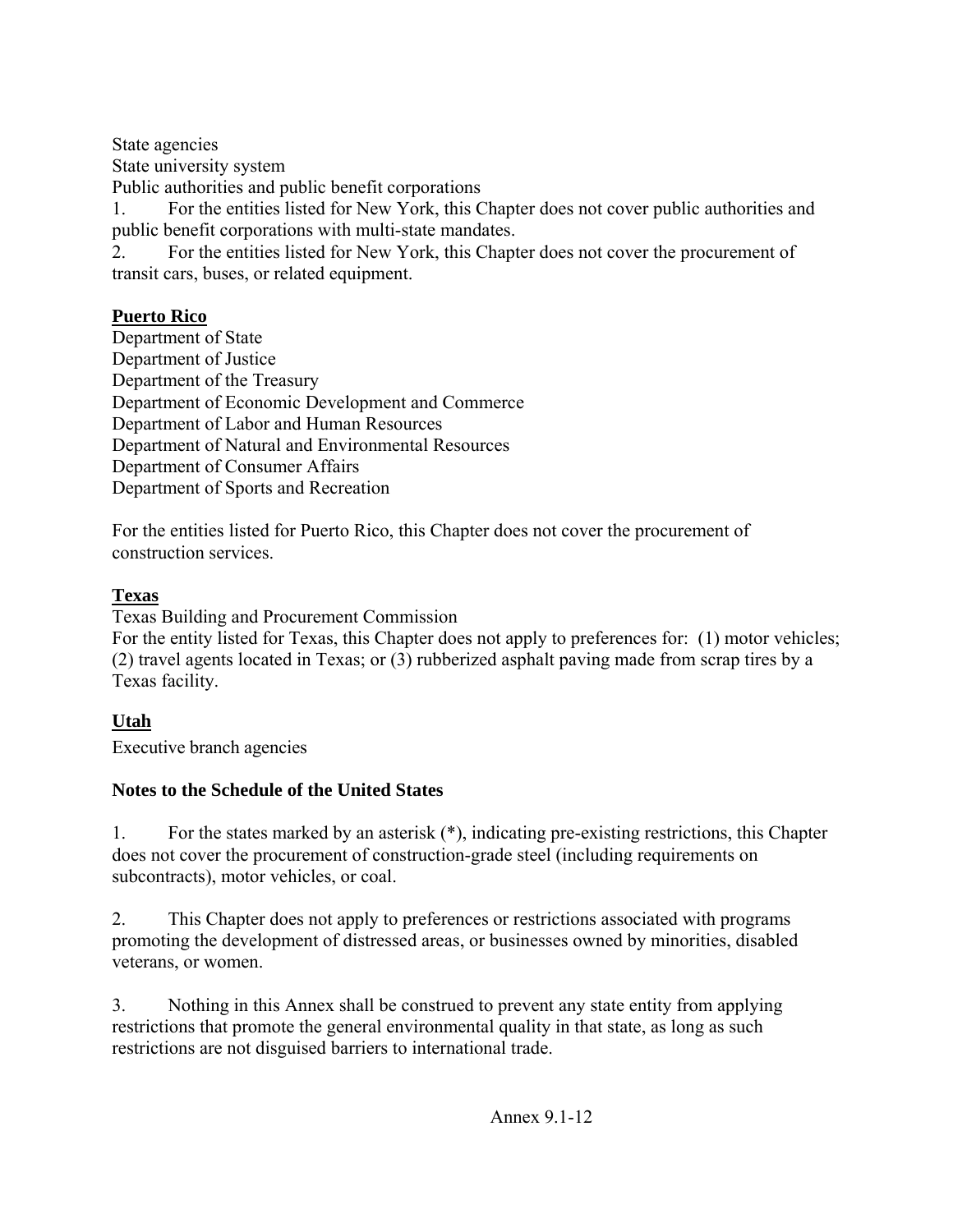4 This Chapter does not cover any procurement made by a covered entity on behalf of non-covered entities at a different level of government.

5. This Chapter does not apply to restrictions attached to Federal funds for mass transit and highway projects.

6. This Chapter does not apply to the procurement of printing services.

7. A procuring entity of a participating state may deny the benefits of this Section to a supplier of Panama unless the supplier meets one or more of the conditions set out in subparagraphs (a) through (c).

- (a) Procurement of Goods:
	- (i) The supplier is offering to supply a good of Panama, as determined under Article 9.2.3, and has a principal place of business in a participating unit or is directly or indirectly owned or controlled by an enterprise with a principal place of business in a participating unit; or
	- (ii) The supplier is offering to supply a good that is substantially produced or assembled in one or more participating units. A good shall be considered to be substantially produced or assembled in a participating unit or units if the production or assembly in the participating unit or units accounts for 51 percent or more of the value of the good.

# (b) Procurement of Services Other Than Construction Services:

- (i) The supplier is offering to supply a service, other than a construction service, and the supplier has a principal place of business in a participating unit or is directly or indirectly owned or controlled by an enterprise with a principal place of business in a participating unit; or
- (ii) The supplier is offering to supply a service, other than a construction service, that is substantially performed within a participating unit or units. A service, other than a construction service, shall be considered to be substantially performed in a participating unit or units if the performance of the service in the participating unit or units accounts for 51 percent or more of the value of the service.
- (c) Procurement of Construction Services:

The supplier is offering to supply construction services, and the supplier has a principal place of business in a participating unit or is directly or indirectly owned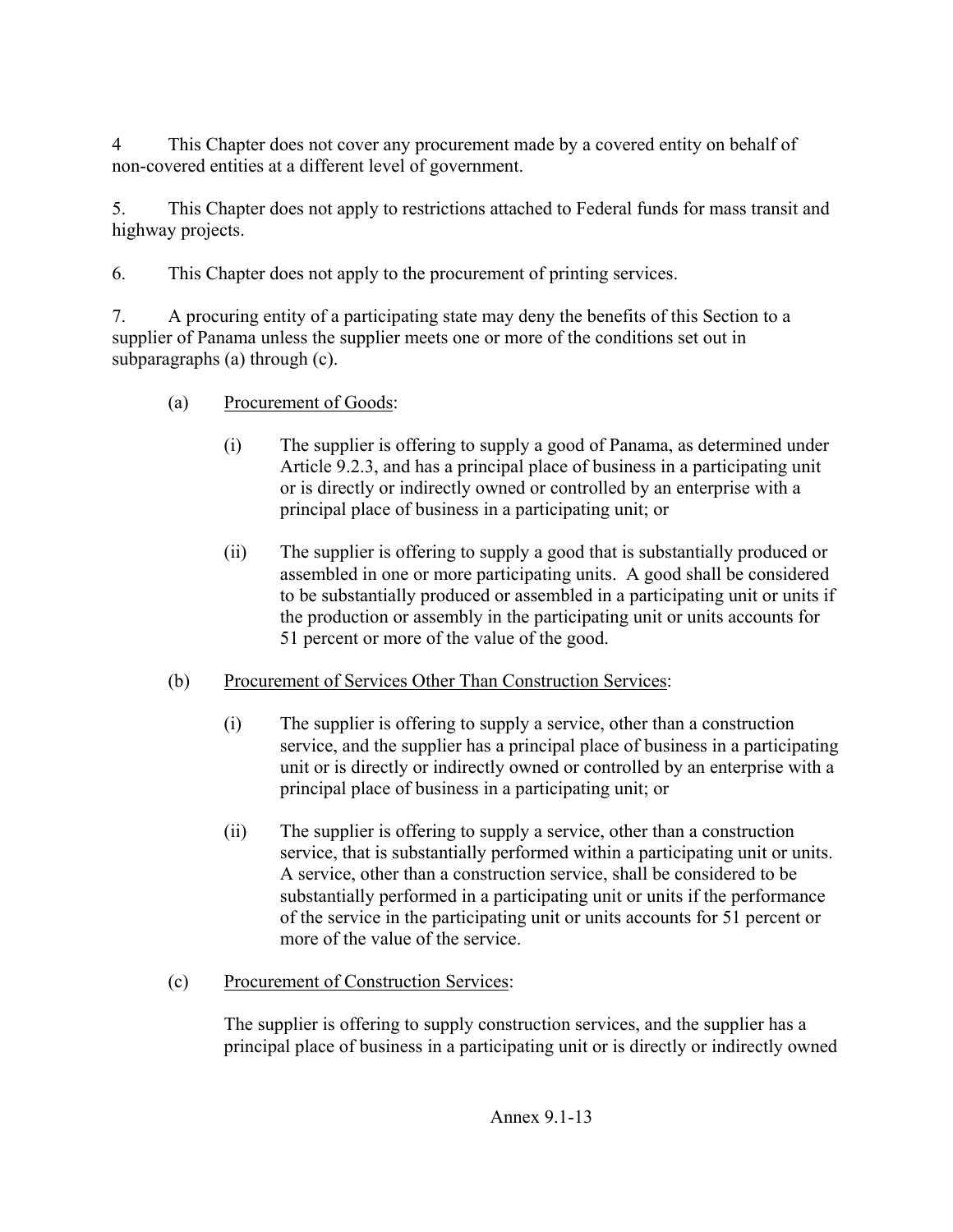or controlled by an enterprise with a principal place of business in a participating unit.

8. A procuring entity of a participating state shall allow a supplier to self-certify that it meets the conditions set out in paragraph 7. If the procuring entity of a participating state considers the certification to be erroneous or unsubstantiated, the procuring entity shall, after consultations with the supplier, permit the supplier to challenge that determination in accordance with Article 9.15

#### **Section C: Other Government Entities**

1. This Chapter applies to the other covered entities listed in each Party's Schedule to this Section where the value of the procurement is estimated, in accordance with paragraph 1 of Section I, to equal or exceed:

- (a) for procurement of goods and services:
	- (i) by List A entities: US\$250,000; or
	- (ii) by List B entities: US\$593,000; and
- (b) for procurement of construction services for List A and List B entities: US\$7,407,000.

The monetary thresholds set out in subparagraphs (a)(ii) and (b) shall be adjusted in accordance with Section I of this Annex.

2. Unless otherwise specified, this Chapter covers all agencies subordinate to the entities listed in each Party's Schedule.

### **Schedule of Panama**

#### **List A:**

- 1. *Autoridad de Aeronáutica Civil*
- 2. *Autoridad de la Micro Pequeña y Mediana Empresa*
- 3. *Autoridad del Tránsito y Transporte Terrestre* (Note 1)
- 4. *Autoridad Marítima de Panamá*
- 5. *Autoridad Nacional del Ambiente*
- 6. *Banco de Desarrollo Agropecuario*
- 7. *Bingos Nacionales*
- 8. *Autoridad de Protección al Consumidor y Defensa de la Competencia*
- 9. *Comisión Nacional de Valores*
- 10. *Defensoría del Pueblo*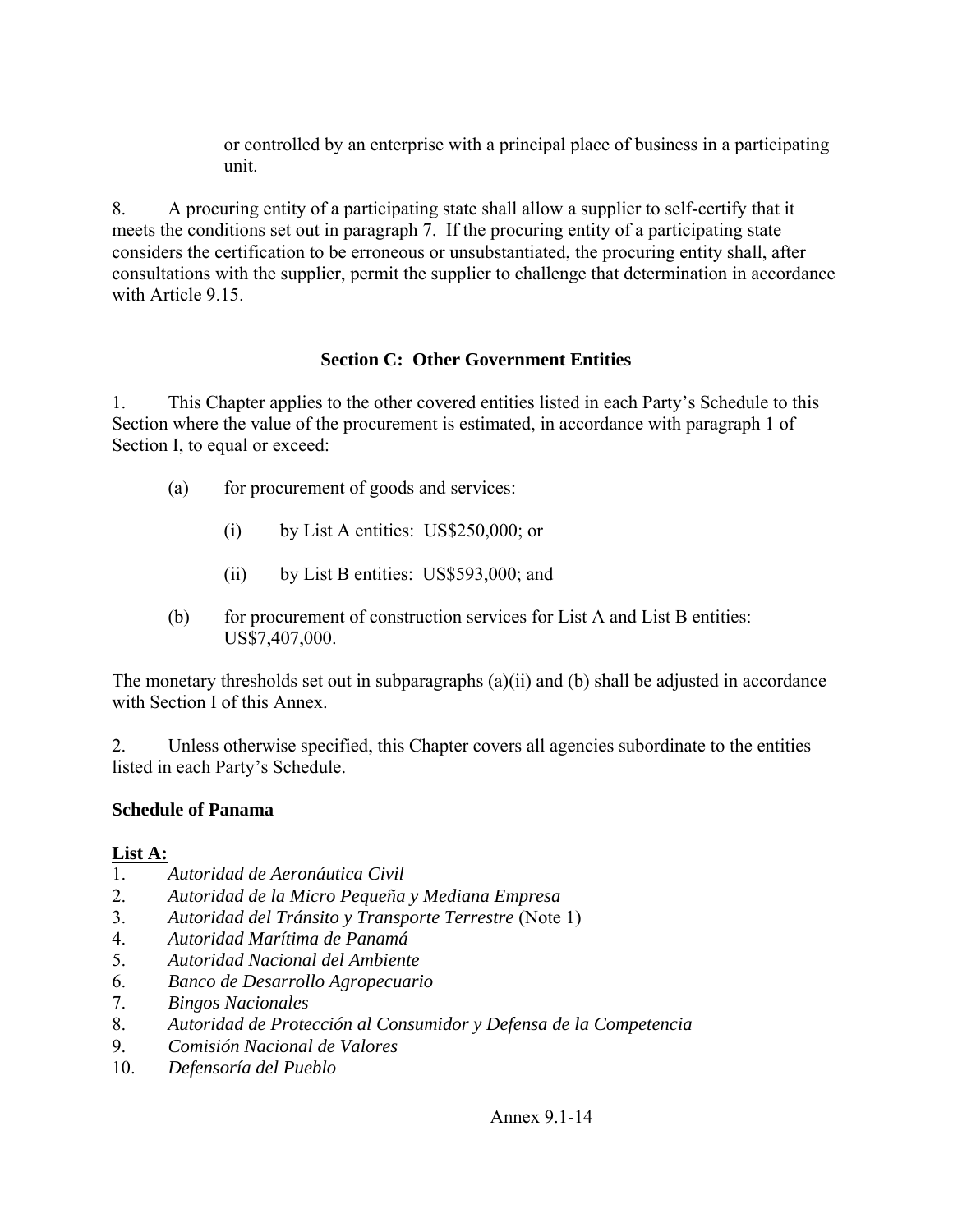- 11. *Autoridad Nacional de los Servicios Públicos*
- 12. *Instituto de Investigación Agropecuaria*
- 13. *Instituto de Mercadeo Agropecuario*
- 14. *Instituto de Seguro Agropecuario*
- 15. *Instituto Nacional de Cultura*
- 16. *Instituto Nacional de Deportes*
- 17. *Instituto Nacional de Formación Profesional y Capacitación para el Desarrollo Humano*
- 18. *Instituto Panameño Autónomo Cooperativo*
- 19. *Instituto Panameño de Habilitación Especial*
- 20. *Instituto Panameño de Turismo*
- 21. *Instituto para la Formación y Aprovechamiento de Recursos Humanos*
- 22. *Registro Público de Panamá*
- 23. *Sistema de Ahorro y Capitalización de Pensiones* (SIACAP)
- 24. *Superintendencia de Bancos*
- 25. *Universidad Autónoma de Chiriquí*
- 26. *Universidad Especializada de las Américas*
- 27. *Universidad Tecnológica de Panamá*
- 28. *Zona Libre de Colón*
- 29. *Empresa de Transmisión Eléctrica*
- 30. *Instituto de Acueductos y Alcantarillados Nacionales*

#### **Notes to the Schedule of Panama**

1. *Autoridad del Tránsito y Transporte Terrestre*: This Chapter does not cover: the procurement of license plates or registration stickers for motor vehicles and bicycles.

### **Schedule of the United States**

#### **List A:**

- 1. Tennessee Valley Authority
- 2. Bonneville Power Administration
- 3. Western Area Power Administration
- 4. Southeastern Power Administration
- 5. Southwestern Power Administration
- 6. St. Lawrence Seaway Development Corporation

### **List B**:

Rural Utilities Service (Note 1)

### **Notes to the Schedule of the United States**

1. The Rural Utilities Service shall waive federal buy national requirements imposed as conditions of funding for all power generation projects.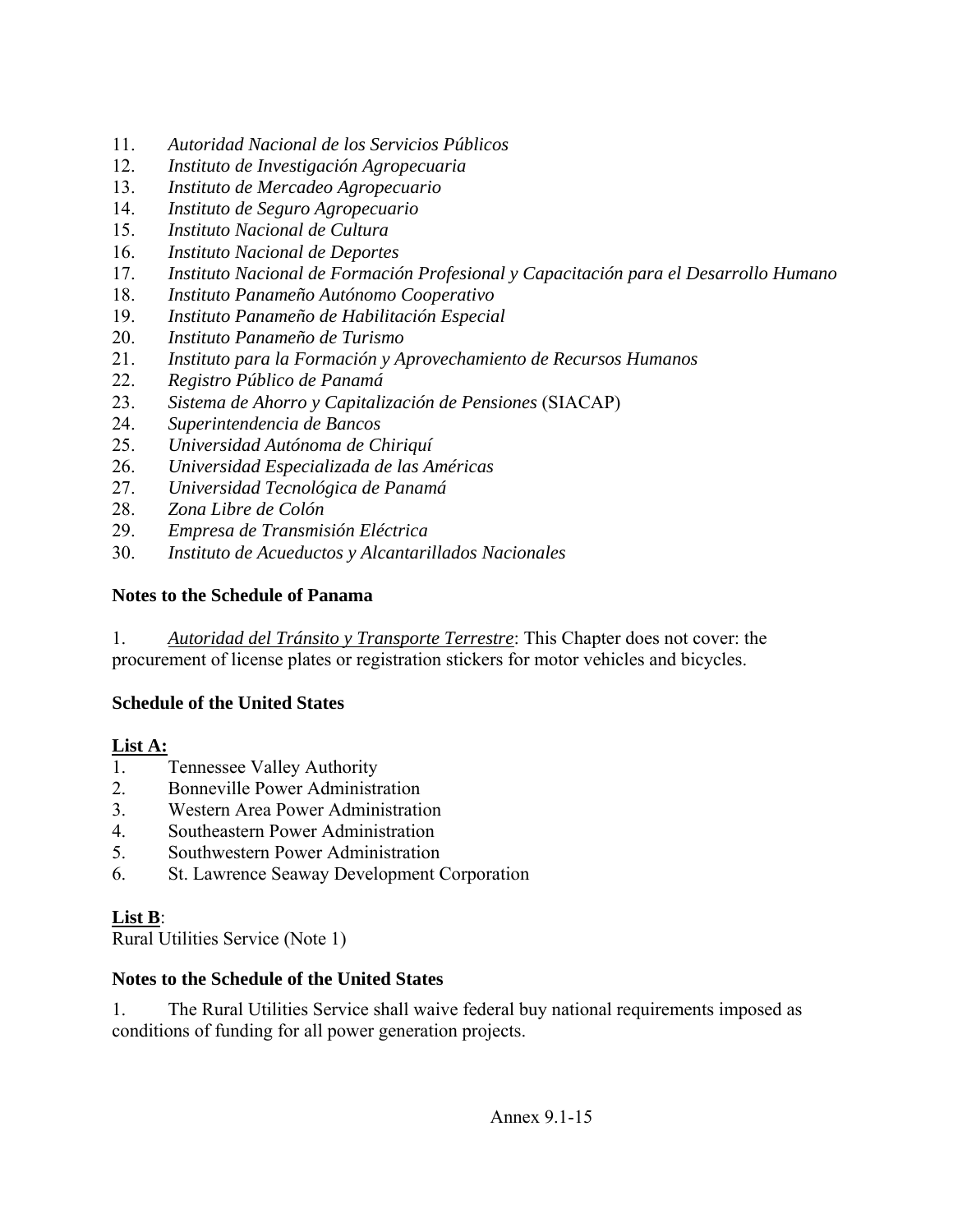For greater certainty, this Chapter does not apply to any other aspect of procurement by the Rural Utilities Service, including any restrictions the Rural Utilities Service places on financing for telecommunications projects.

 2. With respect to procurement by entities listed in this Section, this Chapter does not apply to restrictions attached to Federal funds for airport projects.

### **Section D:** *Autoridad del Canal de Panamá*

 This Chapter applies to procurements by the *Autoridad del Canal de Panam*á where the value of the procurement is estimated, in accordance with Section I of this Annex, to equal or exceed:

- (a) for procurement of goods and services: US\$593,000; and
- (b) for procurement of construction services: US\$12,000,000 for 12 years after the entry into force of this Agreement, and US\$10,300,000 thereafter.

The monetary thresholds set out in this paragraph shall be adjusted in accordance with Section I of this Annex.

Unless otherwise specified in this Section, this Chapter covers all agencies subordinate to this entity.

#### **Notes to this Section**

1. This Chapter does not apply to procurement measures of the *Autoridad del Canal de Panamá* designed to promote micro, small, and medium enterprises (as defined in Section H of this Annex), in accordance with the following:

- (a) The *Autoridad del Canal de Panamá* may award Panamanian micro, small, and medium enterprises a price preference that shall not exceed ten percent;
- (b) Further to Article 9.3, Panama shall notify the United States of the establishment of any price preference program established in accordance with subparagraph (a); and
- (c) Any price preference shall be clearly described in the notice of intended procurement or notice inviting suppliers to participate in the procurement and relevant tender documentation.

2. Notwithstanding any other provision of this Chapter, for each of the 12 full fiscal years following the entry into force of this Agreement, the *Autoridad del Canal de Panamá* may, at its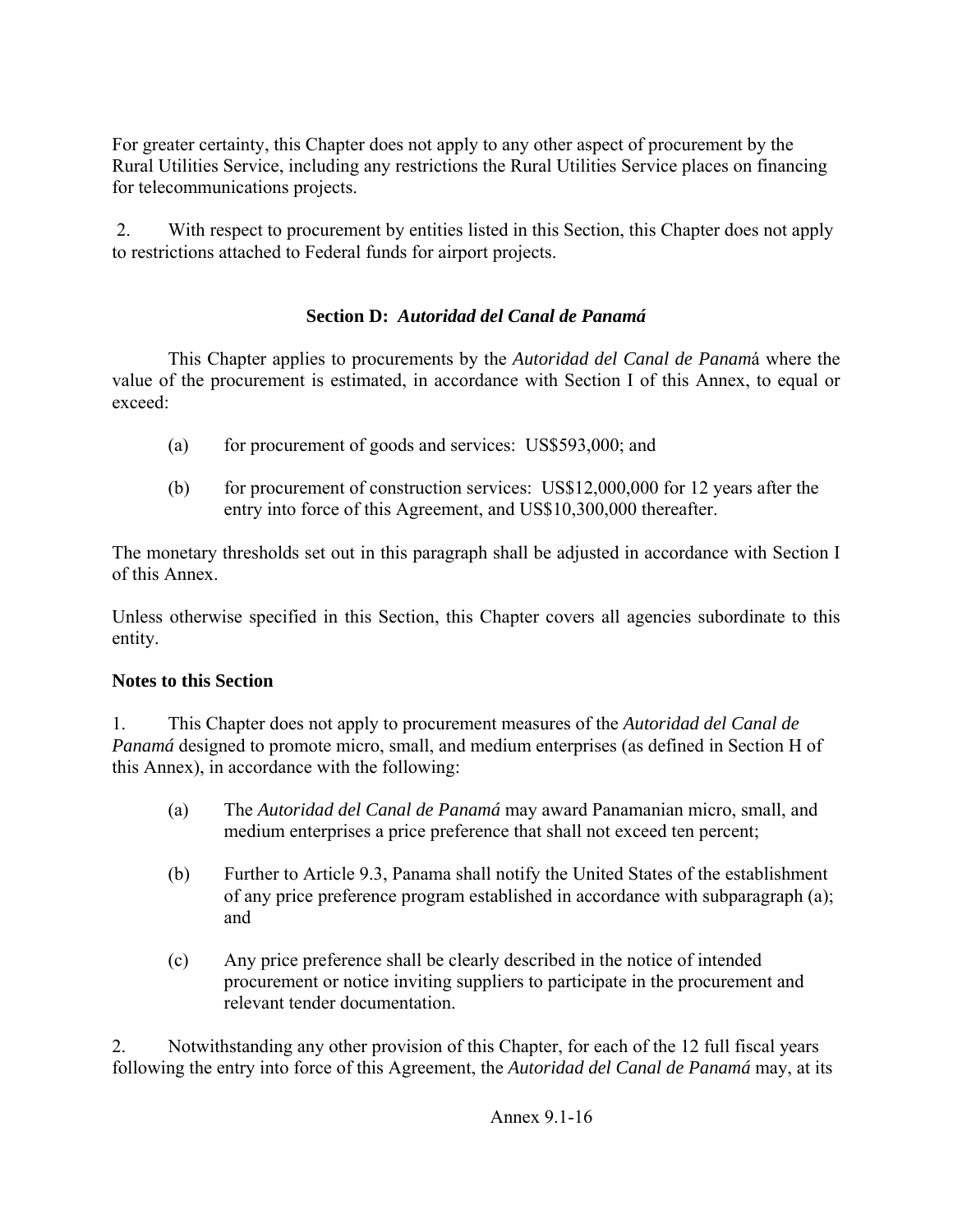discretion, set aside from the obligations of this Chapter procurement contracts for goods, services, and construction services for Panamanian nationals or suppliers owned and controlled by Panamanian nationals, provided that in each such fiscal year:

- (a) the total value of the *Autoridad del Canal de Panamá*'s procurement exceeds US\$200 million;
- (b) the total value of the procurement contracts that are set aside does not exceed ten percent of the total value of the *Autoridad del Canal de Panamá*'s procurement contracts for goods, services, and construction services awarded in that fiscal year that are:
	- (i) otherwise covered by the Chapter; and
	- (ii) in excess of the US\$200 million base for the fiscal year; and
- (c) the total value of procurement contracts under any single CPC version 1.0 section that is set aside does not exceed 20 percent of the total value of the procurement contracts that may be set aside for that year;

3. Where a procurement contract will be set aside pursuant to paragraph 2, the *Autoridad del Canal de Panamá* shall clearly state that information in the notice of intended procurement or notice inviting suppliers to participate in the procurement and relevant tender documentation.

4. If in any given fiscal year, the total value of procurement contracts set aside by the *Autoridad del Canal de Panamá* exceeds the level permitted under paragraph 2, the Parties, in conjunction with the *Autoridad del Canal de Panamá*, shall consult with a view to agreeing on an adjustment in the form of a reduction of the set asides permitted during the following fiscal year.

5. If the *Autoridad del Canal de Panamá* proposes to extend the period during which set asides may be applied beyond the 12-fiscal year period established in paragraph 2, it shall inform the Parties during the ninth full fiscal year after the entry into force of this Agreement. The Parties, in conjunction with the *Autoridad del Canal de Panamá*, shall consult regarding the proposal. If the Parties agree to extend the period, the *Autoridad del Canal de Panamá* may continue to apply set asides in accordance with paragraph 2 for the additional period that the Parties agree.

6. Panama shall prepare an annual report that provides sufficient detail to establish that set asides have been applied in accordance with paragraph 2.

7. The minimum 40-day time period set out in Article 9.5.1 shall not apply to the *Autoridad del Canal de Panamá*. The *Autoridad del Canal de Panamá* shall provide suppliers sufficient time to prepare and submit responsive tenders, taking into account the nature and complexity of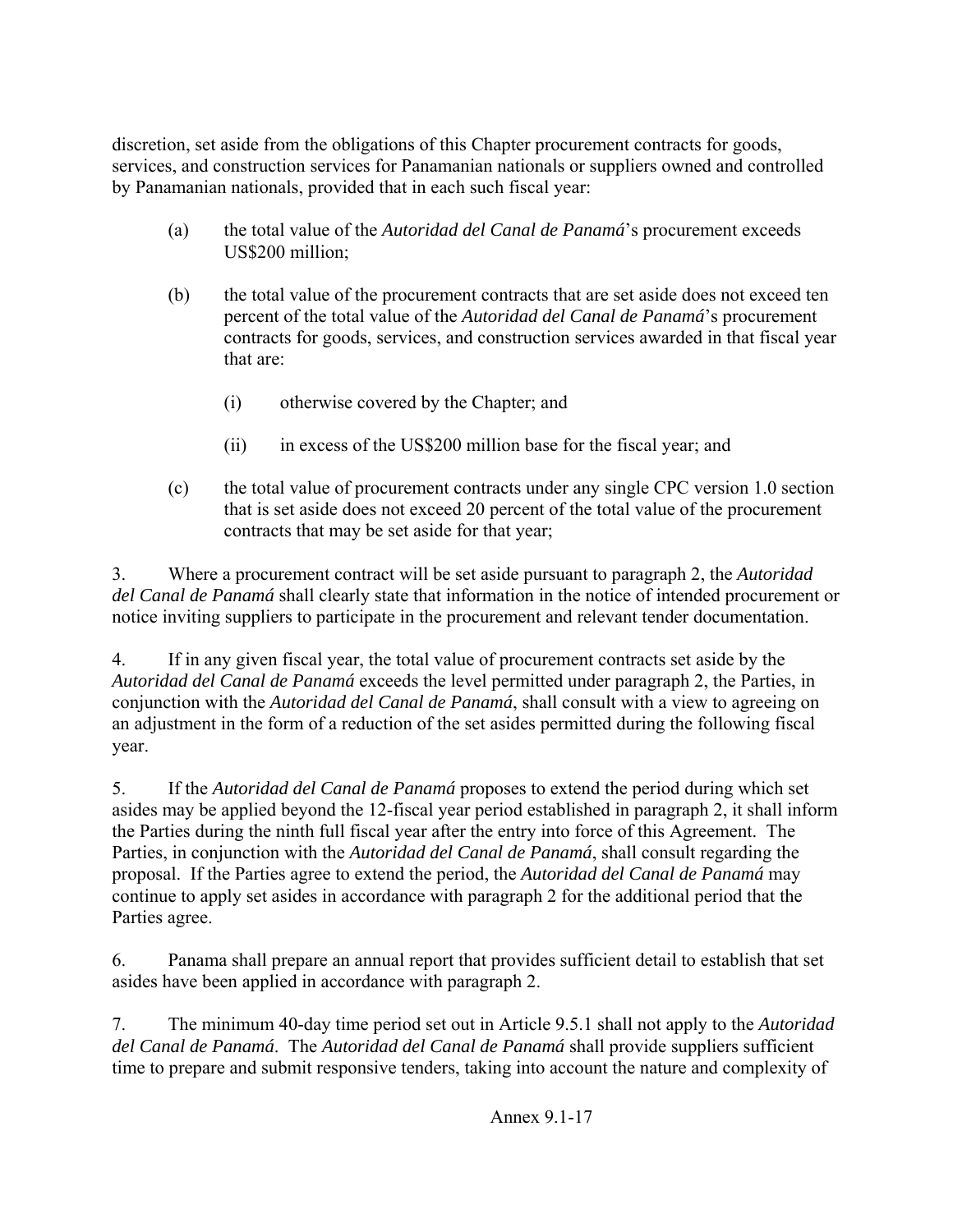the procurement. However, the *Autoridad del Canal de Panamá* shall in no case provide for less than five business days from the date on which the notice of intended procurement is published on the Internet to the final date for the submission of tenders.

8. Article 9.15.2 shall not apply to the *Autoridad del Canal de Panamá*.

9. Notwithstanding Article 9.15.6(a), the *Autoridad del Canal de Panamá* shall provide no less than five business days for suppliers to prepare and submit written challenges, with the understanding that the period shall commence on the first business day that follows the publication of the announcement of the contract award on the Internet.

10. The procurements of the *Autoridad del Canal de Panamá* shall be excluded from the application of Annex 20.2 (Nullification or Impairment).

#### **Section E: Goods**

 This Chapter applies to all goods procured by the entities listed in Sections A through D, subject to the Notes to the respective Sections and the General Notes.

#### **Section F: Services**

 This Chapter applies to all services procured by the entities listed in Sections A through D, subject to the Notes to the respective Sections, the General Notes, and the Notes to this Section, except for the services excluded in the Schedules of each Party. All services covered by this Section are subject to the existing measures listed in each Party's Schedule to Annex I.

#### **Schedule of Panama**

 This Chapter does not cover the procurement of the following services, as elaborated in the CPC version 1.0 and the Common Classification System**.** 

| Code  | <b>CPC</b> version 1.0./Common Classification System<br><b>Description</b> |
|-------|----------------------------------------------------------------------------|
| 64    | Land transport services                                                    |
| 66    | Air transport services                                                     |
| 6751  | Bus station services                                                       |
| 6781  | Travel agency and tour operator services                                   |
| 68111 | Postal services related to letters                                         |
|       |                                                                            |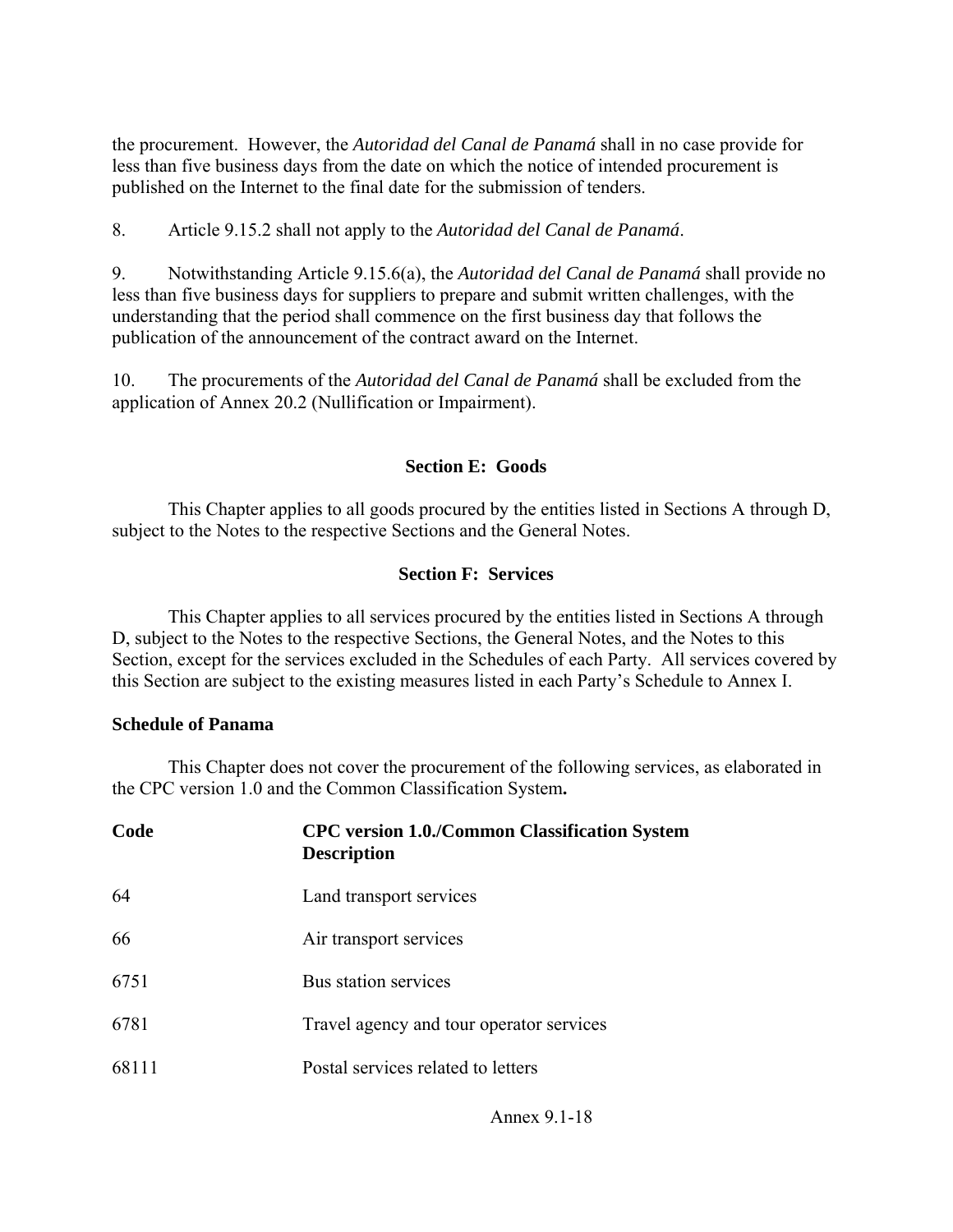| 68112 | Postal services related to parcels                                                                                                                                                                                                                                                                                                                           |
|-------|--------------------------------------------------------------------------------------------------------------------------------------------------------------------------------------------------------------------------------------------------------------------------------------------------------------------------------------------------------------|
| 68113 | Post office counter services                                                                                                                                                                                                                                                                                                                                 |
| 68119 | Other postal services                                                                                                                                                                                                                                                                                                                                        |
| 6911  | Electricity transmission and distribution services                                                                                                                                                                                                                                                                                                           |
| 692   | Water distribution services through mains                                                                                                                                                                                                                                                                                                                    |
| 81    | Research and development services                                                                                                                                                                                                                                                                                                                            |
| 91    | Public administration and other services to the community as<br>a whole; compulsory social security services                                                                                                                                                                                                                                                 |
| 92    | <b>Education Services</b>                                                                                                                                                                                                                                                                                                                                    |
| 93    | Health and social services                                                                                                                                                                                                                                                                                                                                   |
| 9692  | Gambling and betting services                                                                                                                                                                                                                                                                                                                                |
| D304  | Telecommunications and Transmission Services,<br>ADP<br>except for those services classified as "enhanced or value-<br>added services." For the purposes of this provision, the<br>procurement of "ADP Telecommunications and<br>Transmission Services" does not include the ownership or<br>furnishing of facilities for the transmission of voice or data. |
| D305  | Teleprocessing and Timesharing Services                                                                                                                                                                                                                                                                                                                      |
| D316  | <b>Telecommunications Network Management Services</b>                                                                                                                                                                                                                                                                                                        |
| D317  | Automated News Services, Data Services or Other<br><b>Information Services</b>                                                                                                                                                                                                                                                                               |
| D399  | Other ADP and Telecommunications Services                                                                                                                                                                                                                                                                                                                    |
| M     | Operation of Government-Owned Facilities                                                                                                                                                                                                                                                                                                                     |

# **Notes to the Schedule of Panama**

Exceptions to coverage set forth in Section G of this Annex apply to this Section.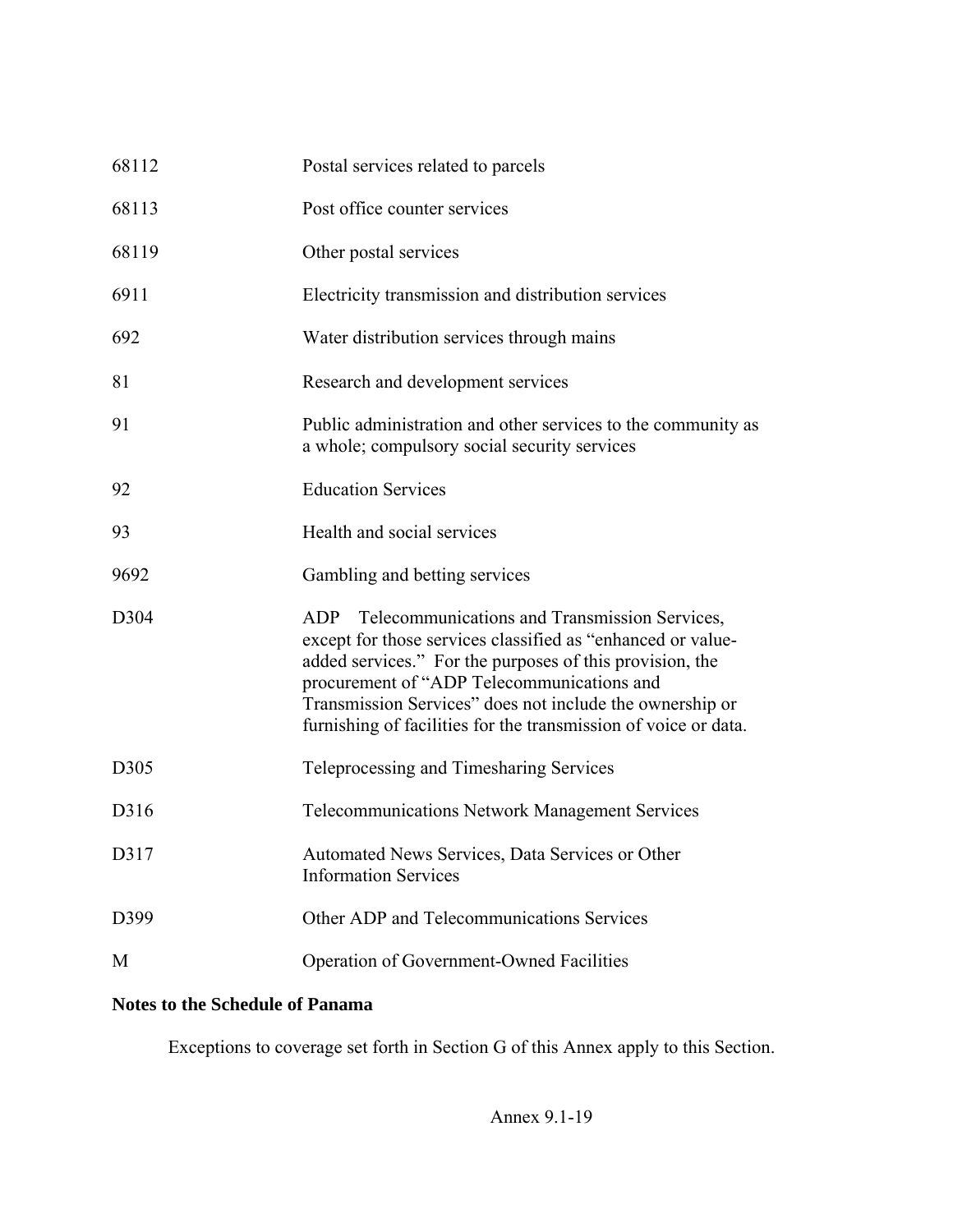#### **Schedule of the United States**

 This Chapter does not cover the procurement of the following services, as elaborated in the Common Classification System (*for complete listing of Common Classification System, see http://www.sice.oas.org/trade/nafta/chap-105.asp.*):

### A. **Research and Development**

All classes

#### D. **Information Processing and Related Telecommunications Services**

- D304 ADP Telecommunications and Transmission Services, except for those services classified as "enhanced or value-added services." For the purposes of this provision, the procurement of "ADP Telecommunications and Transmission Services" does not include the ownership or furnishing of facilities for the transmission of voice or data services.
- D305 ADP Teleprocessing and Timesharing Services
- D316 Telecommunications Network Management Services
- D317 Automated News Services, Data Services or Other Information Services
- D399 Other ADP and Telecommunications Services

#### J. **Maintenance, Repair, Modification, Rebuilding and Installation of Goods/Equipment**

- J019 Maintenance, Repair, Modification, Rebuilding and Installation of Equipment Related to Ships
- J998 Non-nuclear Ship Repair
- M. **Operation of Government-Owned Facilities**: All facilities operated by the Department of Defense, Department of Energy and the National Aeronautics and Space Administration; and for all entities: M180 Research and Development facilities
- S. **Utilities**: All Classes
- V. **Transportation, Travel and Relocation Services**: All Classes except V503 Travel Agent Services

#### **Notes to the Schedule of the United States**

 This Chapter does not cover the procurement of any service in support of military forces overseas.

### **Section G: Construction Services**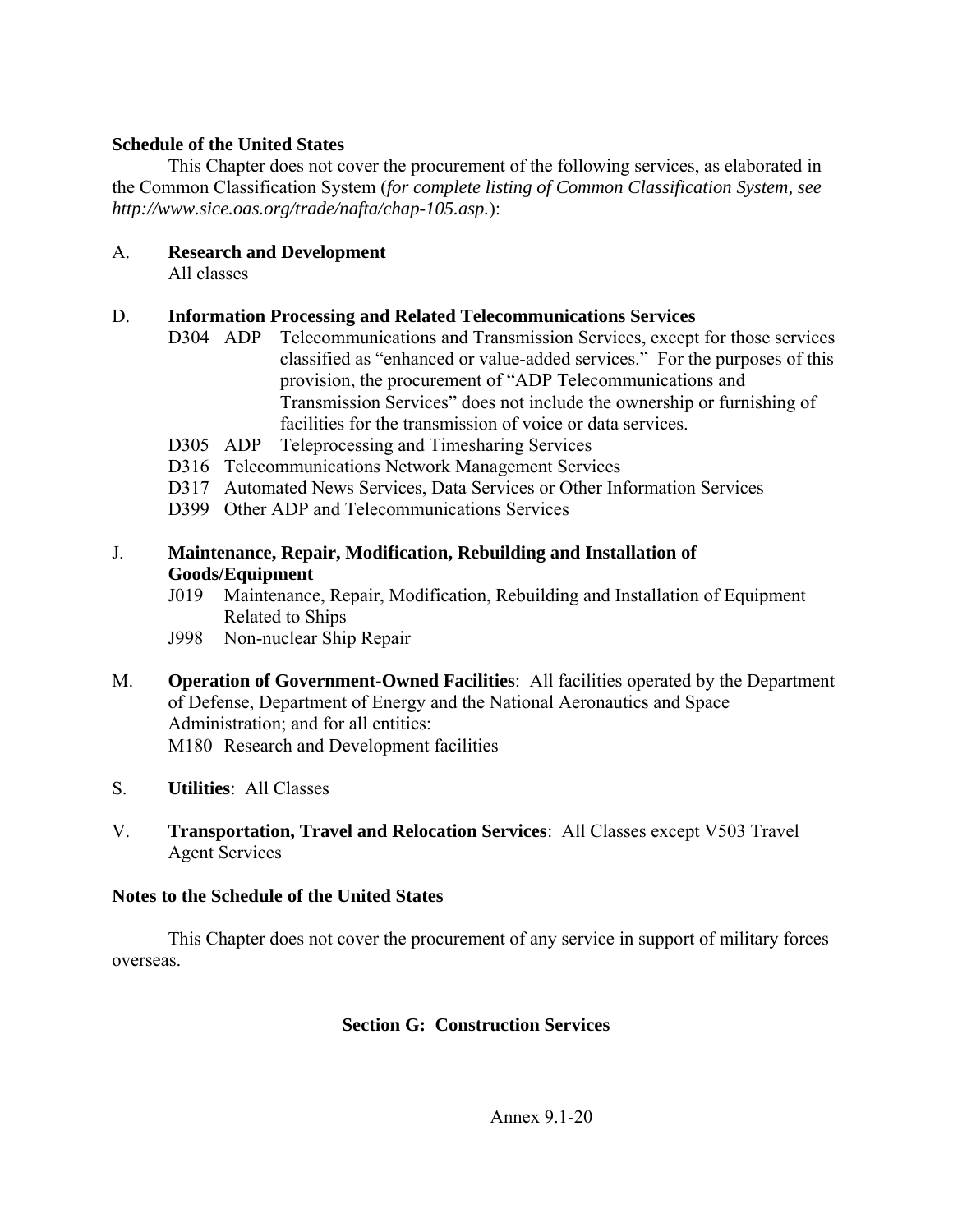This Chapter applies to all construction services procured by the entities listed in Sections A through D, subject to the Notes to the respective Sections and the General Notes. All services covered by this Section are subject to the existing measures listed in each Party's Schedule to Annex I.

#### **Schedule of Panama**

This Chapter does not cover the procurement of dredging services.

#### **Schedule of the United States**

This Chapter does not cover the procurement of dredging services.

#### **Section H: General Notes**

 Unless otherwise specified herein, the General Notes in each Party's Schedule to this Section apply without exception to this Chapter, including to all sections of this Annex.

#### **Schedule of Panama**

1. This Chapter does not apply to:

- (a) Procurements made under the system of concessions granted by the State, other than public works concession contracts.
- (b) Procurement measures designed to promote micro, small, and medium enterprises, in accordance with the following:
	- (i) For a period of up to five years after the entry into force of this Agreement, Panama may award its micro, small, and medium enterprises a price preference that shall not exceed ten percent;
	- (ii) Further to Article 9.3, Panama shall notify the United States of any price preference program established in accordance with subparagraph (b);
	- (iii) Any price preference shall be clearly described in the notice of intended procurement or notice inviting suppliers to participate in the procurement and relevant tender documentation;
	- (iv) If, before the end of the five-year period established in subparagraph (a), Panama requests an extension of the period, the Parties shall consult to determine whether there is a need to extend the period during which price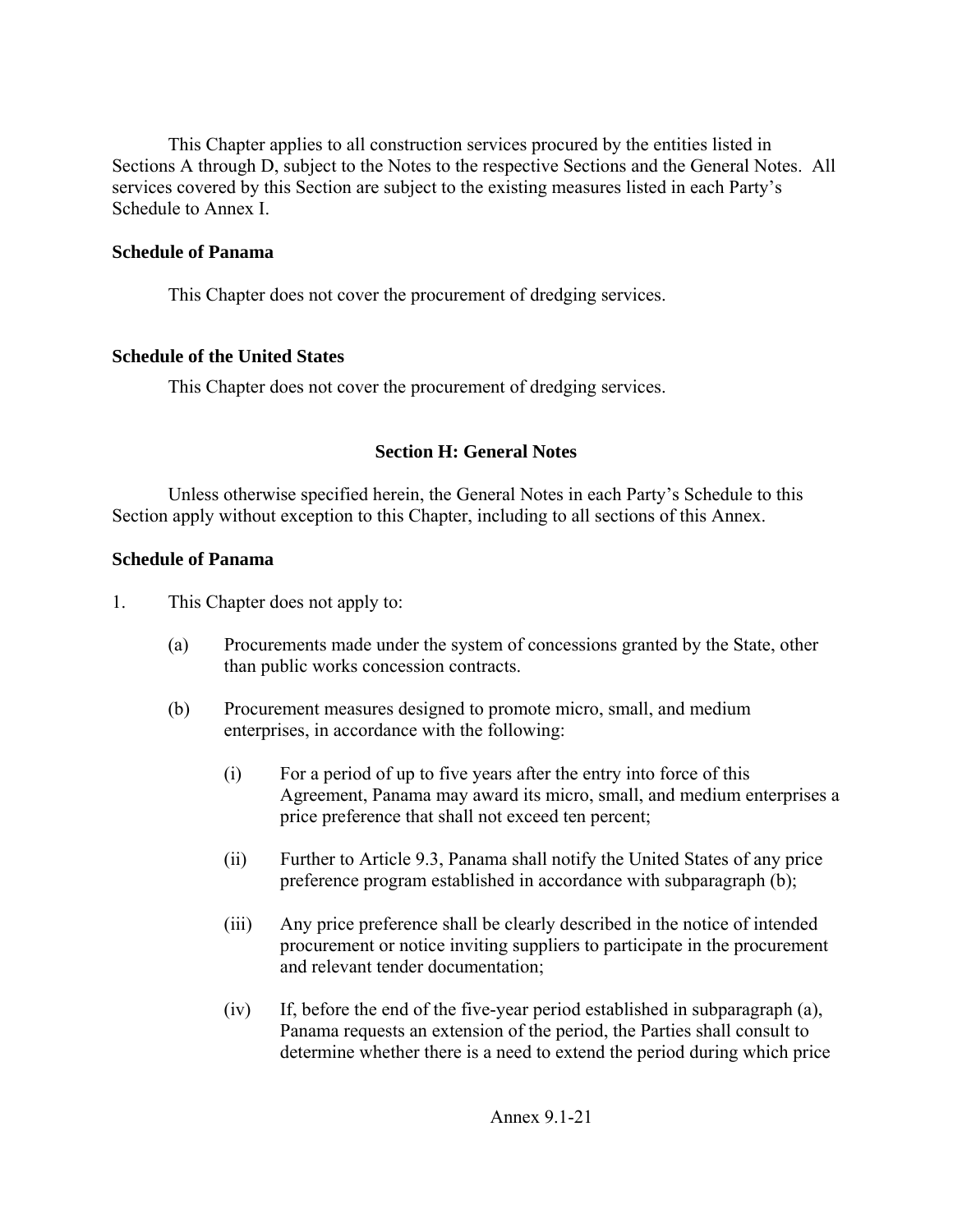preferences may be applied, and if they agree that there is such a need, to determine the terms and conditions of the extension; and

- (v) If, following the entry into force of this Agreement, Panama proposes to implement any procurement measure intended to provide an exclusive right for its micro, small, and medium enterprises to provide a good or service covered by this Chapter, Panama shall notify such proposal to the United States and enter into consultations with the United States regarding the need, and any terms and conditions, for such a measure. Panama may implement the measure subject to such terms and conditions as the Parties may agree.
- (c) Procurements of agricultural products linked to agricultural development and support and food aid programs.
- (d) Procurements by one Panamanian entity of a good or service from another Panamanian entity.
- (e) Procurement of transportation services that form a part of, or are incidental to, a procurement contract.

2. The term **micro, small, and medium enterprise** means a business that has 100 or fewer employees and total annual sales of no more than US\$2,500,000.

# **Schedule of the United States**

1. This Chapter does not apply to set asides on behalf of small or minority businesses. Setasides include any form of preference, such as the exclusive right to provide a good or service and price preferences.

2. This Chapter does not apply to the procurement of transportation services that form a part of, or are incidental to, a procurement contract.

# **Section I: Threshold Adjustment Formula**

1. In calculating the value of a contract for the purpose of ascertaining whether a procurement is covered by this Chapter, a procuring entity shall include the maximum total estimated value of the procurement over its entire duration, taking into account all options, premiums, fees, commissions, interest, and other revenue streams, or other forms of remuneration provided for in such contracts.

2. The thresholds in Sections A through D shall be adjusted at two-year intervals with each adjustment taking effect on January 1, beginning on January 1, 2008.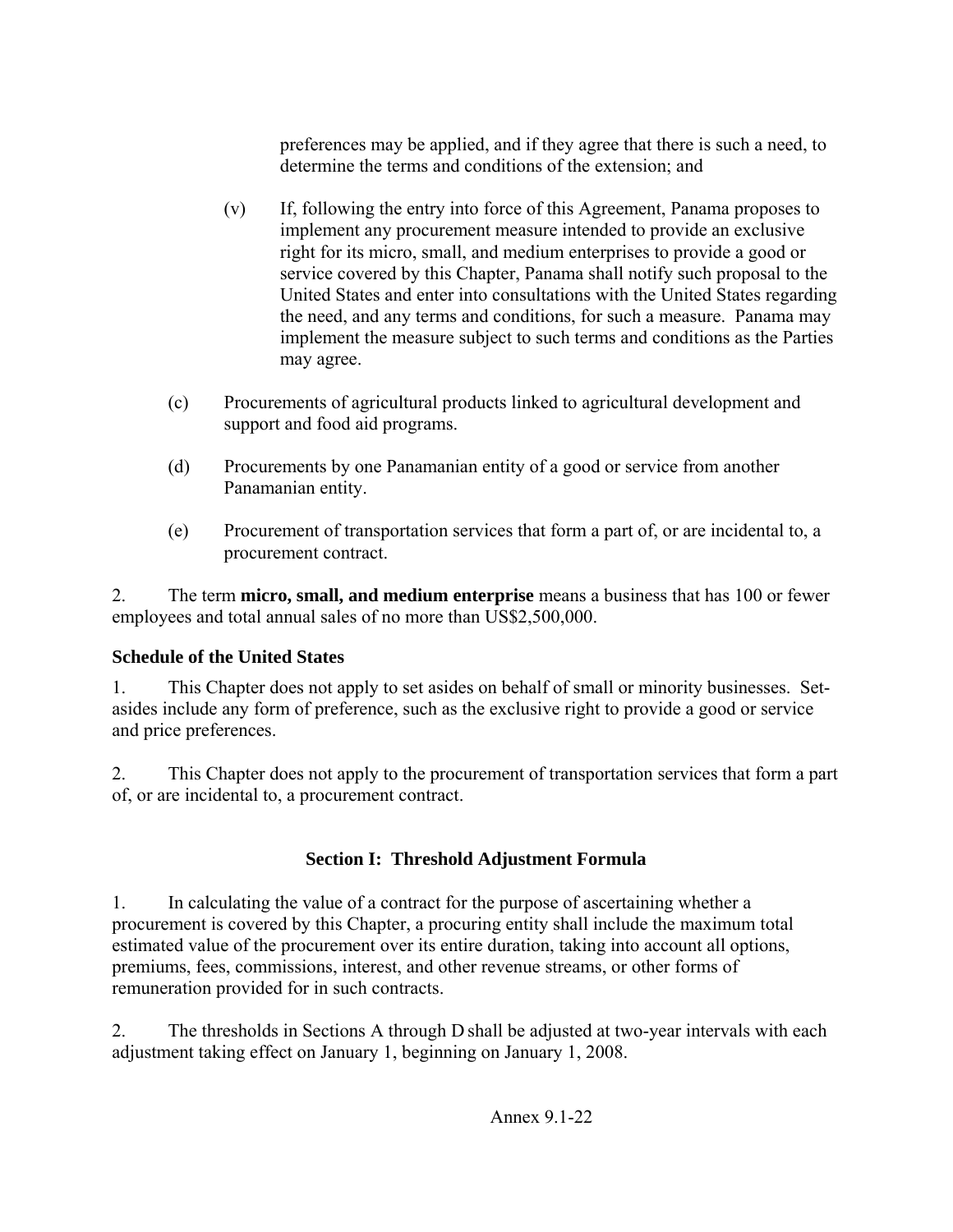3. The thresholds for goods and services for Sections A, B, and D entities, List B entities in Section C, and construction services for Sections A through C are conversions into U.S. dollars of the thresholds listed in the U.S. Appendix 1 to the World Trade Organization Agreement on Government Procurement, which are set out in Special Drawing Rights (SDRs) and listed below. Every two years, the United States shall calculate the adjustment of these thresholds, based on an average of the daily conversion rates of the U.S. dollar in terms of SDRs published by the IMF in its monthly "International Financial Statistics," for the two-year period preceding October 1 or November 1 of the year before the adjusted thresholds are to take effect:

- (a) 130,000 SDRs for goods and services for Section A entities;
- (b) 355,000 SDRs for goods and services for Section B entities;
- (c) 400,000 SDRs for goods and services for Section C, List B entities and the Section D entity; and
- (d) 5 million SDRs for construction services.

4. With regard to the US\$10,300,000 threshold for construction services in Section D, the United States shall calculate the U.S. dollar value for the threshold every two years, based on the U.S. inflation rate measured by the Producer Price Index for Finished Goods published by the U.S. Bureau of Labor Statistics, using the two-year period that ends on October 31 in the year prior to the adjustment taking effect, and using the following formula:

$$
T_0 x (1+\pi_i) = T_1
$$

 $T_0$  = threshold value at base period;

 $\pi_i$  = accumulated U.S. inflation rate for the i<sup>th</sup> two year-period; and

 $T_1$  = new threshold value.

The US\$12,000,000 threshold for construction services in Section D shall not be adjusted.

5. The United States shall notify Panama of the adjusted threshold values by December 15 of the year before the adjusted thresholds take effect.

# **Section J: Transition Mechanisms**

 Panama shall make best efforts to comply with the obligations listed in its Schedule to this Section during the two years following the date of entry into force of this Agreement. The Notes to Panama's Schedule shall apply during this two-year period. Thereafter, Panama shall fully comply with the obligations listed in its Schedule to this Section.

# **Schedule of Panama**